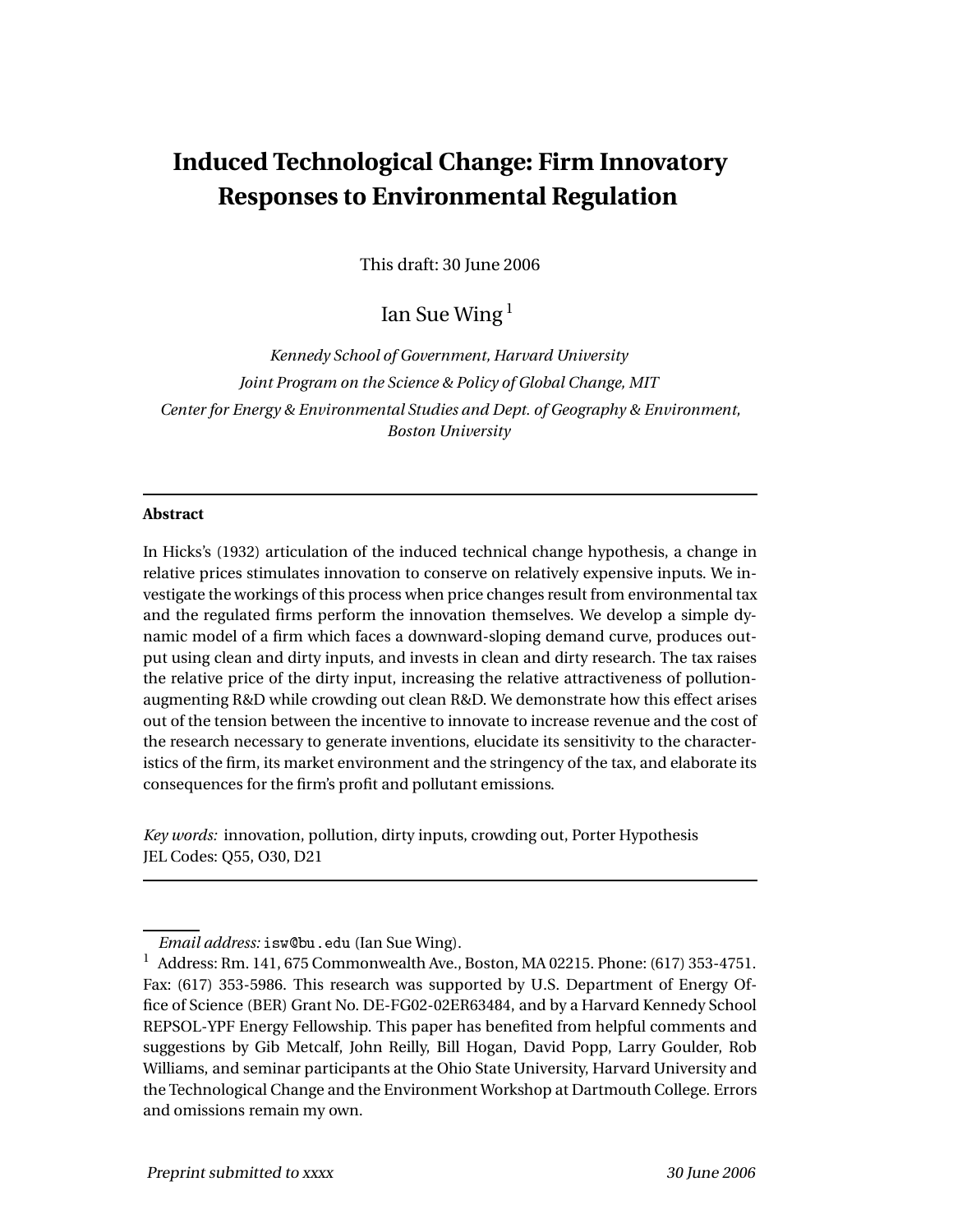## **1 Introduction**

Technological change is one of the most important and least well understood influences on the cost of environmental regulation. There has been intense interest in induced technological change (ITC), the process by which regulatory constraints alter the rate and direction of innovation.<sup>2</sup> A particularly controversial aspect of ITC is the Porter Hypothesis, which posits that improvements in technology induced by mandates to reduce pollution not only mitigate firms' costs of abatement but actually cause their profits to increase (e.g., Ashford et al. 1985; Ashford 1994; Porter and van der Linde 1995). Although this fortuitous outcome has been dismissed as an implausible free lunch (Palmer et al., 1995), the Porterian conjecture nonetheless raises the key questions of what are the precise mechanisms by which environmental regulations influence technological change, and how these influence firms' pollution and profits. The present study provides answers by elucidating how the input price change that results from regulation alters a firm's propensity to invest in different lines of research.

In neoclassical models with perfect markets and no uncertainty, environmental policy constraints have been shown to increase firms' profits only if two conditions are met: (a) innovation improves productivity while simultaneously reducing pollution,and (b) there is some additional market failure or source of increasing returns which prevented the firm from making investments to reap productivity gains in the absence of regulation. These kinds of assumptions are common in papers which investigate firms' decisions to adopt new technology,  $3\sigma$ their propensity to innovate in response to regulatory constraints (Goulder and Matthai, 2000; Parry et al., 2003).<sup>4</sup> However, the optimistic assumption of com-

 $^{\rm 2}$  The initial articulation of the induced innovation hypothesis is customarily attributed to Hicks (1932, p. 124): "a change in the relative prices of factors of production is itself a spur to invention, and to invention of a particular kind-directed to economizing the use of a factor which has become relatively expensive". For surveys of the early literature on ITC see Binswanger and Ruttan (1978) and Thirtle and Ruttan (1987). Kamien and Schwartz (1968) made the most progress toward a fully-articulated theory of induced innovation, while Magat (1976) provided the first application of ITC to pollution control.  $3\text{ }$  The assumption is that new technologies are more costly than existing capital, but are both cleaner and more efficient. Xepapadeas and DeZeeuw (1999) and Feichtinger et al. (2005) show that in the absence of increasing returns environmental regulation accelerates the obsolescence of old capital, which increases the efficiency of production and mitigates—but does not completely offset—the loss suffered by the regulated firm. Mohr (2002) shows that if there are external economies of scale in adoption, environmental regulation acts to coordinate adoption among firms, thereby increasing profits.

 $4$  The adoption studies contain no tradeoff between abating pollution and increasing the efficiency of production, while in the R&D studies general innovation is held offstage (and is presumably constant), with the firm being represented by an abatement cost function which can be shifted by undertaking investment in pollution-augmenting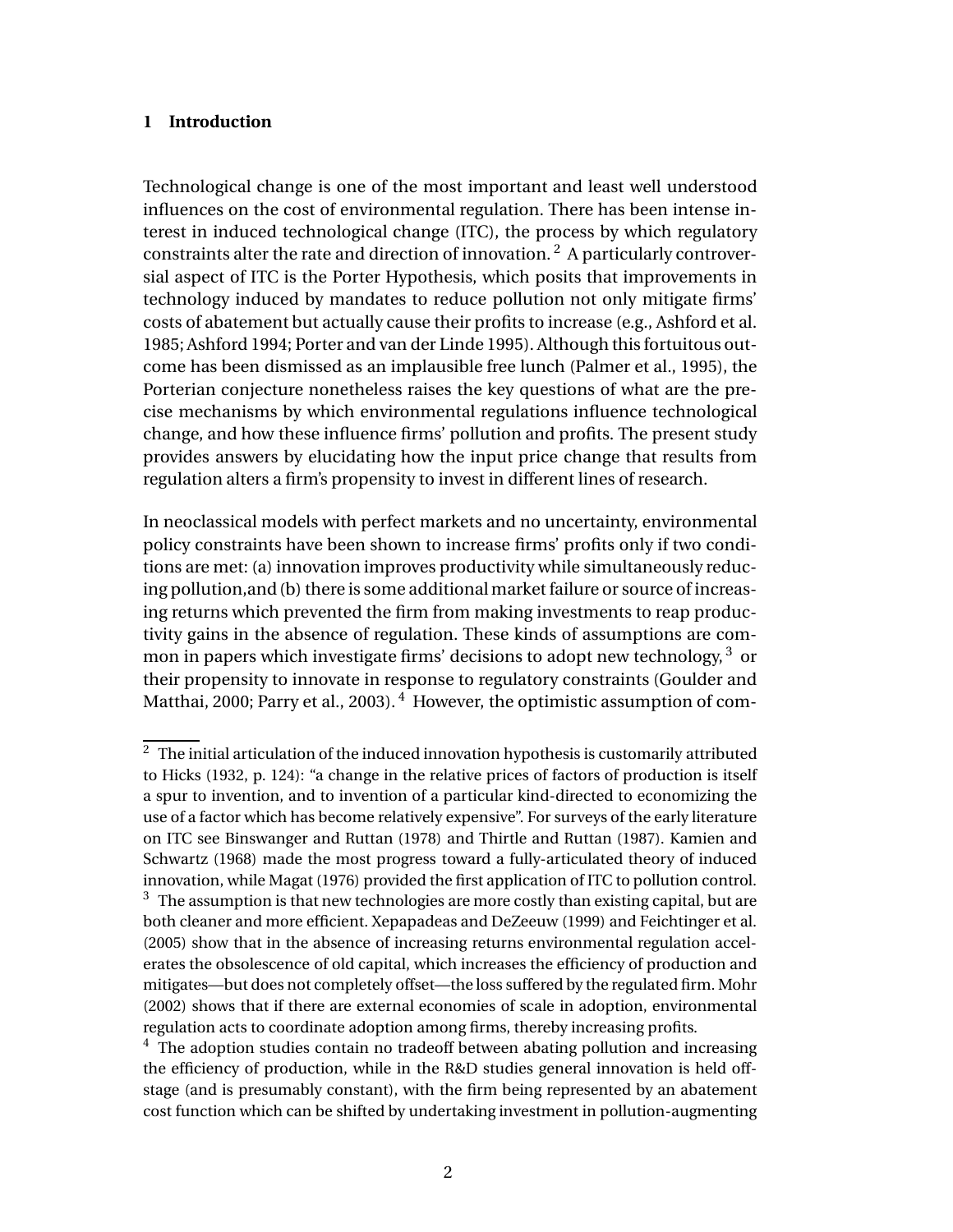plementarity between productivity and abatement ignores the very real possibility that firms may face a tradeoff between pollution-saving innovation and general innovation. This so-called "crowding out" effect figures prominently in simulation studies of endogenous technical change (Goulder and Schneider, 1999; Popp, 2004a,b). Here we demonstrate rigorously that crowding out is pivotal to the influence of environmental regulation on the rate and direction of innovation, and provide insights into why.

The starting point for our analysis is Acemoglu's (2002) model of directed technical change, which represents a crucial breakthrough in the analysis of the tradeoffs among different lines of research. The central idea which motivated the early literature on ITC was the innovation possibility frontier, which represented supposedly "fundamental" tradeoffs in the augmentation of one factor of production relative to another. Acemoglu's seminal contribution is to elucidate how the tradeoff between different lines of research emerges endogenously out of a dynamic optimization framework, and depends on firm and market characteristics. This insight provides an unprecedented opportunity to formally elaborate Hicks's original intuition in the context of a regulatory constraint on the firm, and to relate the results to recent debates on the Porter Hypothesis and the crowding out.

Applications of Acemoglu's results to the environmental arena (e.g., Smulders and de Nooij, 2003) have retained his growth-theoretic framework: a two-sector economy with "clean" and "dirty" inputs, whose productivities each depend on the quantity and quality of a continuum of complementary intermediate goods ("machines"). The solution to this model illustrates that while a quantitative limit on the dirty input induces a pollution-saving bias of technical progress, the associated crowding out of R&D can actually reduce long-run growth. The present paper demonstrates how the same kind of result emerges from a simplified framework in which a firm's innovation responds to the changes in the relative prices of its inputs as a consequence of environmental regulation.

Our simple alternative to Acemoglu's abstract production structure is an intertemporally optimizing representative firm facing a downward-sloping demand curve for its output, which it produces using a clean and a dirty good. The firm augments each kind of input by investing in the appropriate kind of R&D. This model captures the essence of the Goulder and Schneider's and Popp's simulations while transparently elucidating the situation originally envisaged by Hicks. The desired tradeoff between clean- and dirty-augmenting R&D emerges out of the tension between the desire for profit-enhancing input augmentation and the need to undertake costly research to generate innovations, both of which adjust to

research. Popp (2005) shows that when the outcome of R&D is uncertain and follows a Pareto distribution, a tax on pollution which reduces a firm's expected profit will induce innovation which has a high probability of lowering profit even further but which nonetheless has a low probability of increasing profit above its pre-tax level.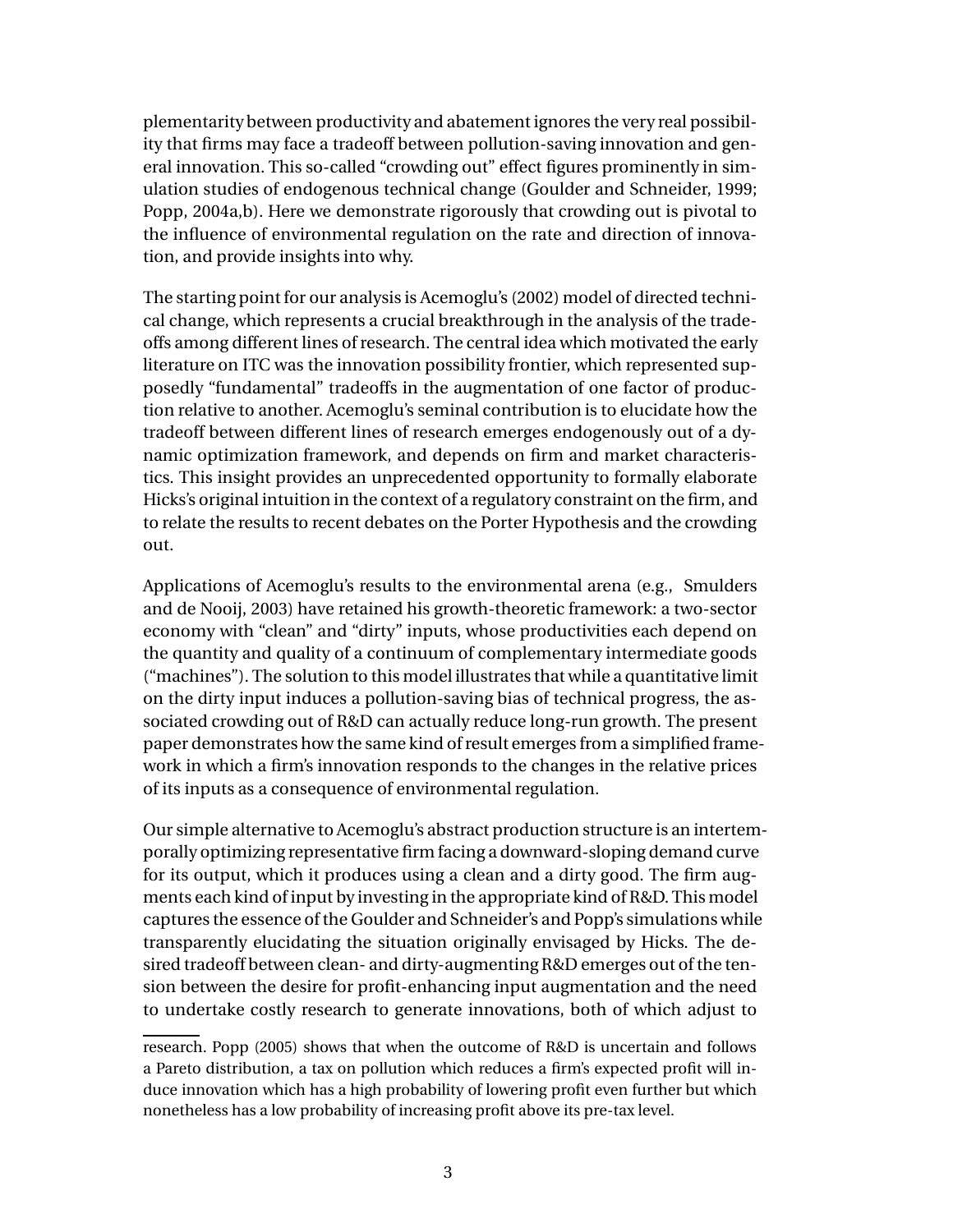changes in the relative price of inputs. The model is sufficiently tractable that all of its variables may be expressed as closed-form functions of a tax on pollution, which raises the relative price of the dirty input, alters the relative attractiveness of pollution-augmenting R&D, and shifts the firm's innovation possibilities.

The results elaborate and extend the key early findings of Magat (1976, 1978, 1979) to an intertemporal context, shedding light on how crowding out depends on the firm's characteristics, those of its market environment and the stringency of regulation, and illustrating the consequences for profit and emissions. When R&D is subject to diminishing returns, even though the tax may increase pollutionaugmenting innovation, the crowding out of general innovation eliminates the possibility of a technological free lunch. This finding casts the shortcomings of the Porter Hypothesis into sharp relief. Finally, by comparing the solution to the behavior of an identical firm whose technology is held constant we are able to characterize how ITC can lower the cost of achieving a given reduction in pollution, and explain Smulders and de Nooij's counterintuitive result that with ITC regulation may end up reducing output in the long run relative to a situation where innovation is exogenous.

The rest of the paper is organized into four sections. Section 2 sets up the framework to be used in the subsequent analysis, and elucidates the conceptual linkages between early theorizing on ITC and recent debates over crowding out. Section 3 lays out the details of the formal model and its solution. The key results are presented and discussed in section 4. Section 5 concludes with a summary of the main points, and a discussion of caveats and possible extensions to the analysis.

## **2 Background and Motivation**

Our approach is deliberately simple, and begins with the model outlined in Acemoglu (2003). A firm produces output *Q* using quantities *X* of two variable inputs, indexed by *i*: a clean good, *C*, and a dirty good, *D* (*i* = {*C*,*D*}). Input markets are assumed to be competitive, with *C* and *D* in perfectly elastic supply at prices  $p_C$  and  $p_D$ . The price of output is  $p$ . Production is of the constant elasticity of substitution (CES) variety, so that at each instant of time, *t*, the production function is given by:

$$
Q(t) = \left[ \omega_C \left( \alpha_C(t) X_C(t) \right)^{\frac{\sigma - 1}{\sigma}} + \omega_D \left( \alpha_D(t) X_D(t) \right)^{\frac{\sigma - 1}{\sigma}} \right]^{\frac{\sigma}{\sigma - 1}}. \tag{1}
$$

The parameters  $\omega$  and  $\sigma$  denote the technical coefficients ( $\sum_i \omega_i = 1$ ) and the elasticity of substitution between the input quantities measured in efficiency units. The variables  $\alpha_i$  are augmentation coefficients which are under the firm's control, indicate the current state of input-augmenting technology, and are complementary to the input demands. Taking prices as exogenous, intertemporal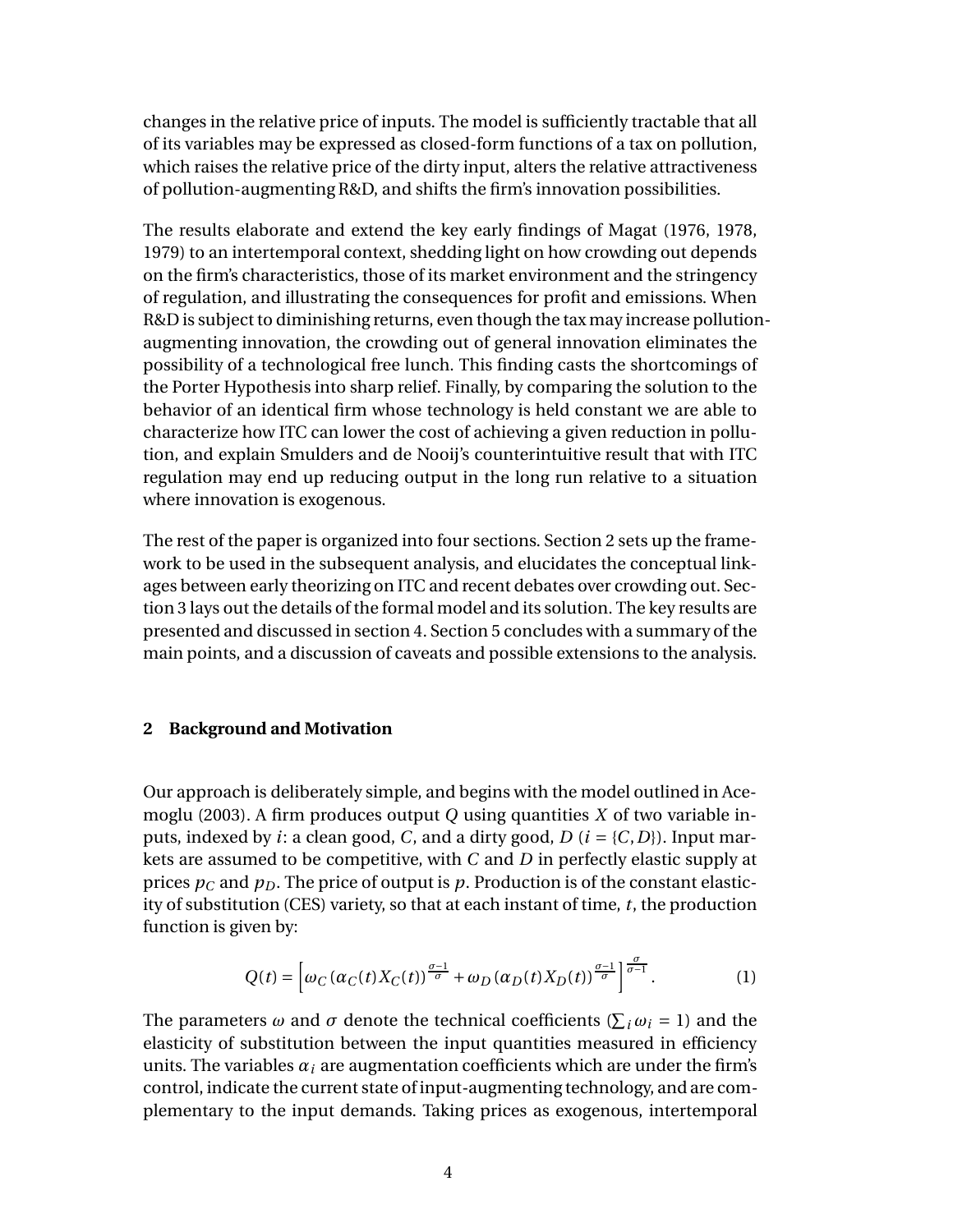#### Fig. 1. The Innovation Possibility Frontier



profit maximization over the planning horizon  $t \in [0,\infty]$  implies that the firm solves the following problem:

$$
\max_{X_C(t), X_D(t), \alpha_C(t), \alpha_D(t)} \int_0^\infty V(t) e^{-rt} dt,
$$

subject to (1), where *r* is the firm's discount rate and

$$
V(t) = p(t)Q(t) - p_C(t)X_C(t) - p_D(t)X_D(t).
$$
 (2)

is the firm's instantaneous variable profit.

This model does not possess an interior solution for the simple reason that the  $\alpha_i$  s are unbounded, i.e., the firm's innovation in either direction can be arbitrarily large. The crowding out phenomenon boils down to the nature of the constraints on the firm's ability to innovate, in particular the degree to which these factors render innovation costly to the firm and mandate *C*- and *D*-augmenting technical progress to be either substitutes or complements. In the early literature on ITC, this was accomplished by the conceptual device of the innovation possibility frontier (IPF), which is a reduced-form representation of "fundamental" tradeoffs in the firm's ability to exploit opportunities to improve the productivity of its different inputs (Ahmad, 1966; Kennedy, 1964; von Weizsacker, 1965).

The IPF is shown in Figure 1 by the heavy downward-sloping locus. Its curvature is defined by a function *g*, which, in the same way as the standard production possibilities frontier, reflects increasing opportunity costs of efforts to innovate more rapidly in a particular direction.<sup>5</sup> The IPF's position is determined by the firm's innovatory effort, for which instantaneous research spending, *R*, is a

<sup>&</sup>lt;sup>5</sup> i.e., *g* ≥ 0, and *g'*, *g''* ≤ 0.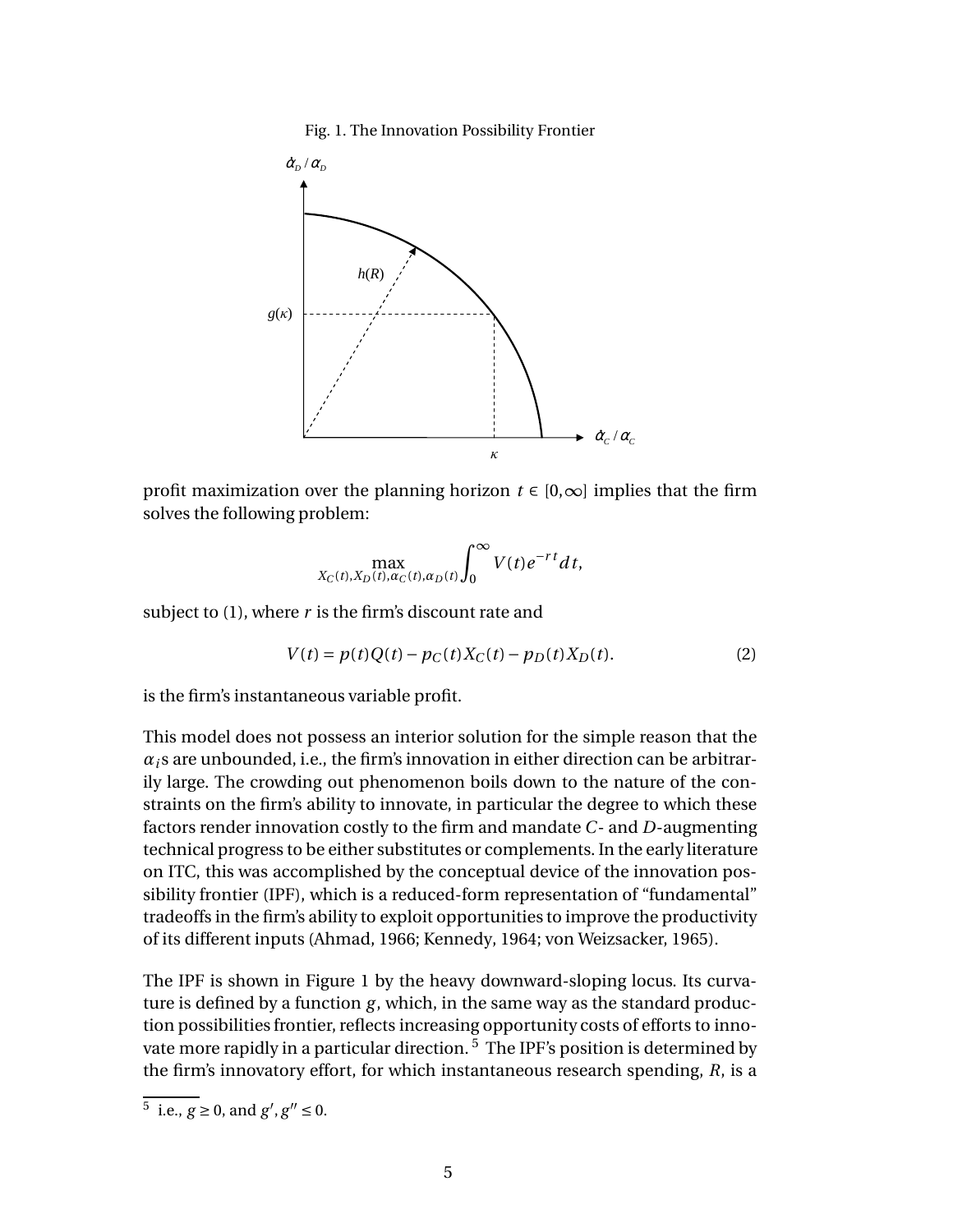convenient proxy. R&D increases the distance of the IPF from the origin, subject to diminishing returns, which Kamien and Schwartz (1968) represent using the function *h*. <sup>6</sup> *κ* is a positive variable indicating the share of research allocated toward *C*-augmenting innovation, and is the key control variable used by the firm to set the direction of technical change:

$$
\frac{\dot{\alpha}_D(t)/\alpha_D(t)}{\dot{\alpha}_C(t)/\alpha_C(t)} = \frac{g[\kappa(t)]}{\kappa(t)}.
$$

The growth in the absolute magnitude of the augmentation of each input depends on the overall pace of technical progress determined by the firm's R&D, and is given by:

$$
\dot{\alpha}_C(t)/\alpha_C(t) = \kappa(t)h[R(t)]
$$
\n(3a)

$$
\dot{\alpha}_D(t)/\alpha_D(t) = g[\kappa(t)]h[R(t)].
$$
\n(3b)

These two expressions form the basis for an augmented model, which is closed by incorporating the cost of conducting research, Φ[*R*], into the profit function. Instantaneous net profit is the difference between variable profit and research expenditures:

$$
\pi = V - \Phi \tag{4}
$$

and Φ may be thought of as the cost of adjusting a stock of knowledge capital whose reproduction is governed by the rate of investment in R&D.<sup>7</sup> We can therefore re-write the firm's problem as:

$$
\max_{X_C(t),X_D(t),X(t),R(t)} \int_0^\infty \pi(t) e^{-rt} dt,
$$

subject to (1)-(4). This is essentially identical to the early model developed by Kamien and Schwartz (1968), and applied (with myopic expectations) in a regulatory context by Magat (1976).

The limitation of this model is of course the IPF itself. The function *g* is the crux of the problem, as it is completely heuristic in character, lacking rigorous microeconomic foundations while imposing an exogenous pattern of crowding out. Acemoglu's (2002) key insight was to demonstrate how *g* is the *outcome* of the firm's intertemporal profit maximization. Abstracting from the details, the main idea is to model R&D as heterogeneous, by splitting it into *C*-augmenting and *D*-augmenting research,  $R_C$  and  $R_D$ . Then, dropping time subscripts and recasting research spending as  $\Phi = \Phi[R_C, R_D]$ , the firm's problem becomes

$$
\max_{X_C, X_D, R_C, R_D} \int_0^\infty \pi e^{-rt} dt \tag{5}
$$

 $\frac{6}{5}$  i.e., *h*, *h'* > 0, *h''* ≤ 0.

<sup>&</sup>lt;sup>7</sup> Following the adjustment cost literature, we assume that  $\Phi$  is continuous, increasing and twice-differentiable:  $\Phi$ ,  $\Phi'$ ,  $\Phi'' > 0$ .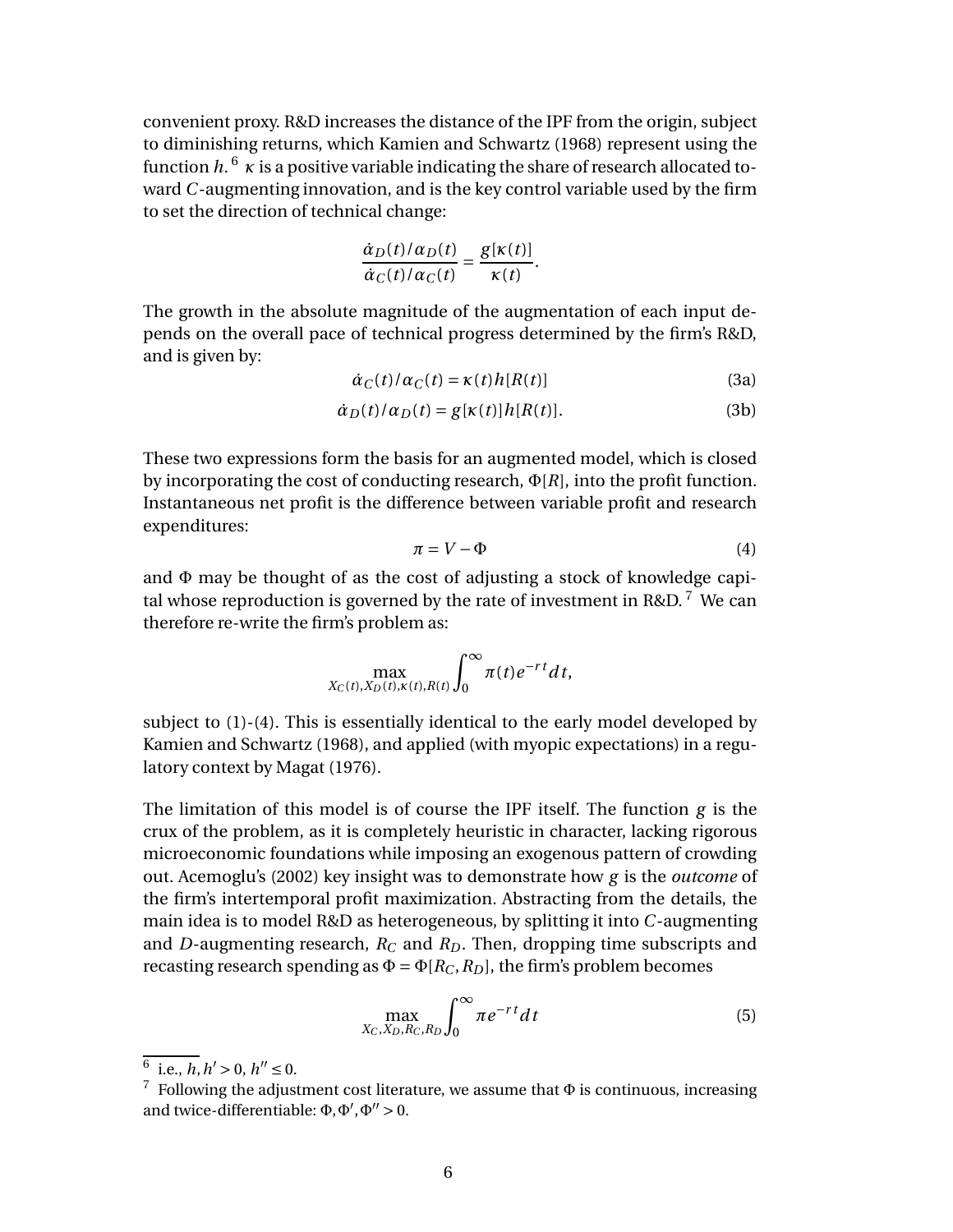subject to  $(1)$ ,  $(2)$ ,  $(4)$ , and the analogue of  $(3)$ :

$$
\dot{\alpha}_i = h_i[R_i, \alpha_i],\tag{3'}
$$

where the functions  $h_i$  reflect both the productivity of each line of research as well as the durability of the resulting inventions.

The solution to this new model implicitly defines the tradeoff between innovation possibilities, in the same way as the computational simulations of Goulder and Schneider and Popp. This alternative formulation makes clear that the competition between *C*- and *D*-augmenting technical change is a function of the relative contribution of each kind of innovation to the firm's output in (1), the relative cost of each type of R&D in (5), and the relative productivity and durability of the fruits of these investments in (3′ ). We go on to elaborate these relationships in the next section.

## **3 The Model**

Our fundamental assumption that the intensity of input augmentation is determined by the state of technological knowledge within the firm.  $8$  Knowledge is a stock variable: it accumulates as a result of new blueprints or ideas created by research, but also decays over time due to obsolescence. Following eq. (3′ ), we assume that knowledge and research are both differentiated in character and input-specific, with *C*-augmenting R&D driving the accumulation of *C*augmenting knowledge, and the same for the dirty input. Each augmentation coefficient is thus a stock of input-augmenting knowledge. We therefore model the functions  $h_i$  using a linear perpetual inventory formula:

$$
\dot{\alpha}_i = \eta_i R_i - \delta \alpha_i, \tag{6}
$$

in which the parameters  $\delta$  and  $\eta_i$  reflect the decay of knowledge due to obsolescence and the productivity of each kind of R&D.  $9$  Eq. (6) is the core of Acemoglu's (2002) model with no state dependence. In the present context, the depreciation term implies that the firm must "run to stay in place", so that a steady state can only be achieved by continually investing in R&D.

 $\sqrt{8}$  The firm's stock of knowledge can be thought of as the amalgam of the technical skills and managerial capabilities embodied in its workforce, technology embodied in its capital stock, and dismebodied patents, designs or codified organizational routines.

 $9$  Although spillovers are an important real-world aspect of ITC, we ignore them for the sake of analytical tractability and expositional clarity. For similar reasons we also assume that the depreciation rates of each kind of knowledge are the same. Relaxing either of these conditions causes the separability of R&D and innovation to break down, with the result that a closed-form solution of the model cannot be obtained.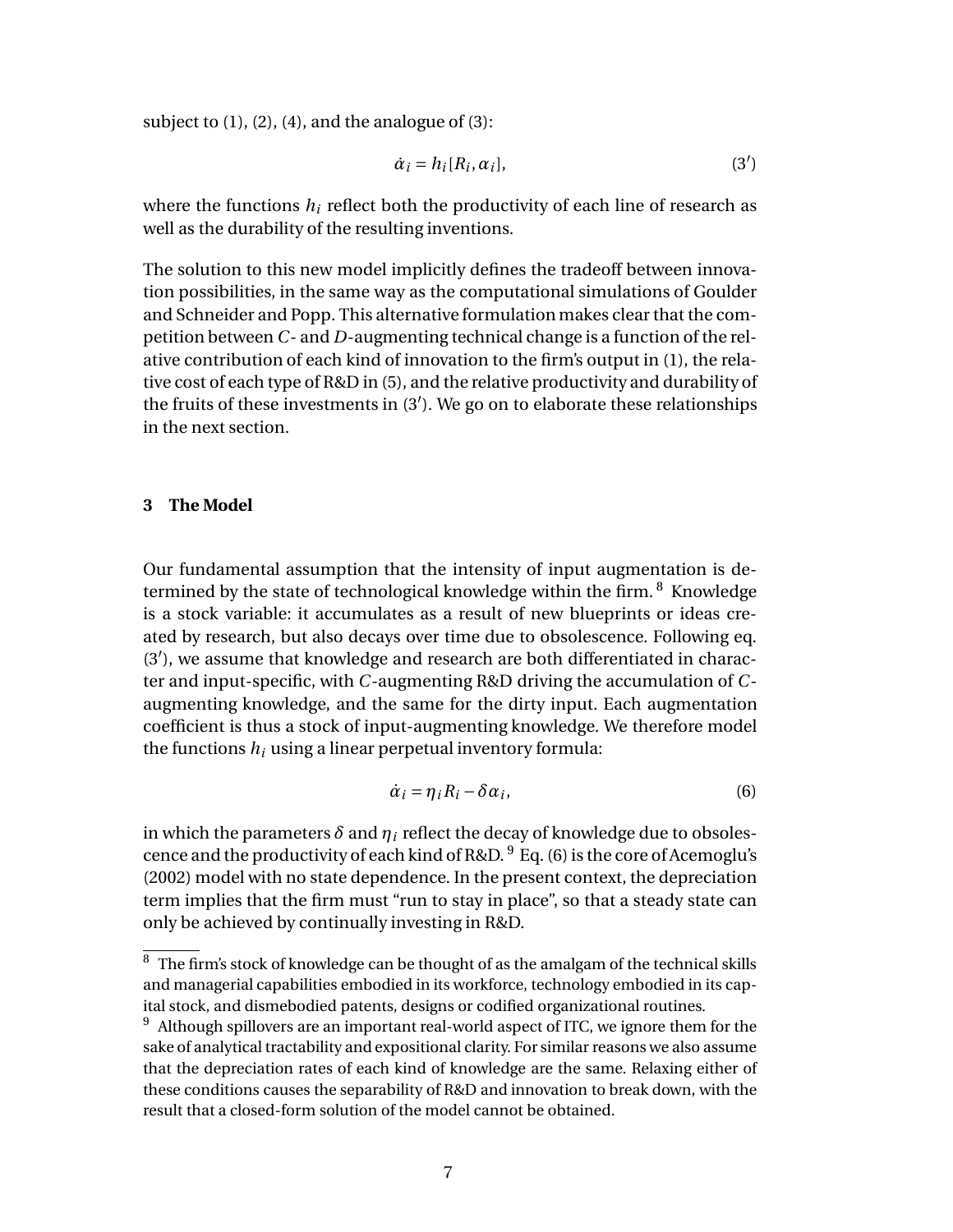One additional element is required to solve the problem in (5). It is not sufficient to solve the dual problem of minimizing the present discounted value of the unit cost of production—to compute the value of the augmentation coefficients we need to know the absolute quantities of each type of R&D, which depends on the size of the firm. The latter is determined by the equilibrium in the product market, which implies the need to explicitly model the demand for the firm's output. We do this by employing the commonly-used assumption (e.g., Baker and Shittu, 2006) of a downward-sloping demand curve for the firm's product, whose price elasticity is  $\gamma > 1$ :

$$
Q = M p^{-\gamma}.
$$
 (7)

The transformed problem is thus

$$
\max_{Q,X_C,X_D,R_C,R_D}\int_0^\infty \pi e^{-rt}dt,
$$

subject to  $(1)$ ,  $(2)$ ,  $(4)$ ,  $(6)$  and  $(7)$ .  $10$ 

The model is closed by assuming that research activities consume units of the final good. R&D exhibits increasing costs, which we model using a separable quadratic function (cf. Parry et al., 2003):

$$
\Phi = \frac{1}{2} \sum_{i} \phi_i (1 + \psi_i) R_i^2.
$$
\n(8)

The parameter  $\phi_i$  reflects the costliness of *i*-augmenting research, while  $-1 <$  $\psi_i$  < 1 is meant to capture either pre-existing taxes on either kind of research (as in Goulder and Schneider, 1999) or an exogenous R&D subsidy. Increasing research costs are consistent with diminishing returns, which previous theoretical and empirical studies have identified as a key aspect of the market for R&D (e.g., Jones, 1995; Popp, 2002).

Going back to the discussion in the introduction, we are careful to note that the combination of convex research costs in (8) and linear research productivity in (6) rules out the kinds of increasing returns which previous studies have found to be central to a Porter Hypothesis result. Nevertheless, the fact that both the cost and productivity of R&D are separable makes our model tractable enough to yield closed-form solutions for all of the firm's variables, which yields insights into the cost-savings associated with technological change.

The solution to the firm's problem is given in Appendix A. With the appropriate

 $10$  We acknowledge the inconsistency in modeling the firm's output price as endogenous while assuming that its input prices are exogenous, but we shall see that the gains from this sacrifice in terms of clarity and tractability immeasurably outweigh the costs of attempting to make the price of the dirty input (say) endogenous as well.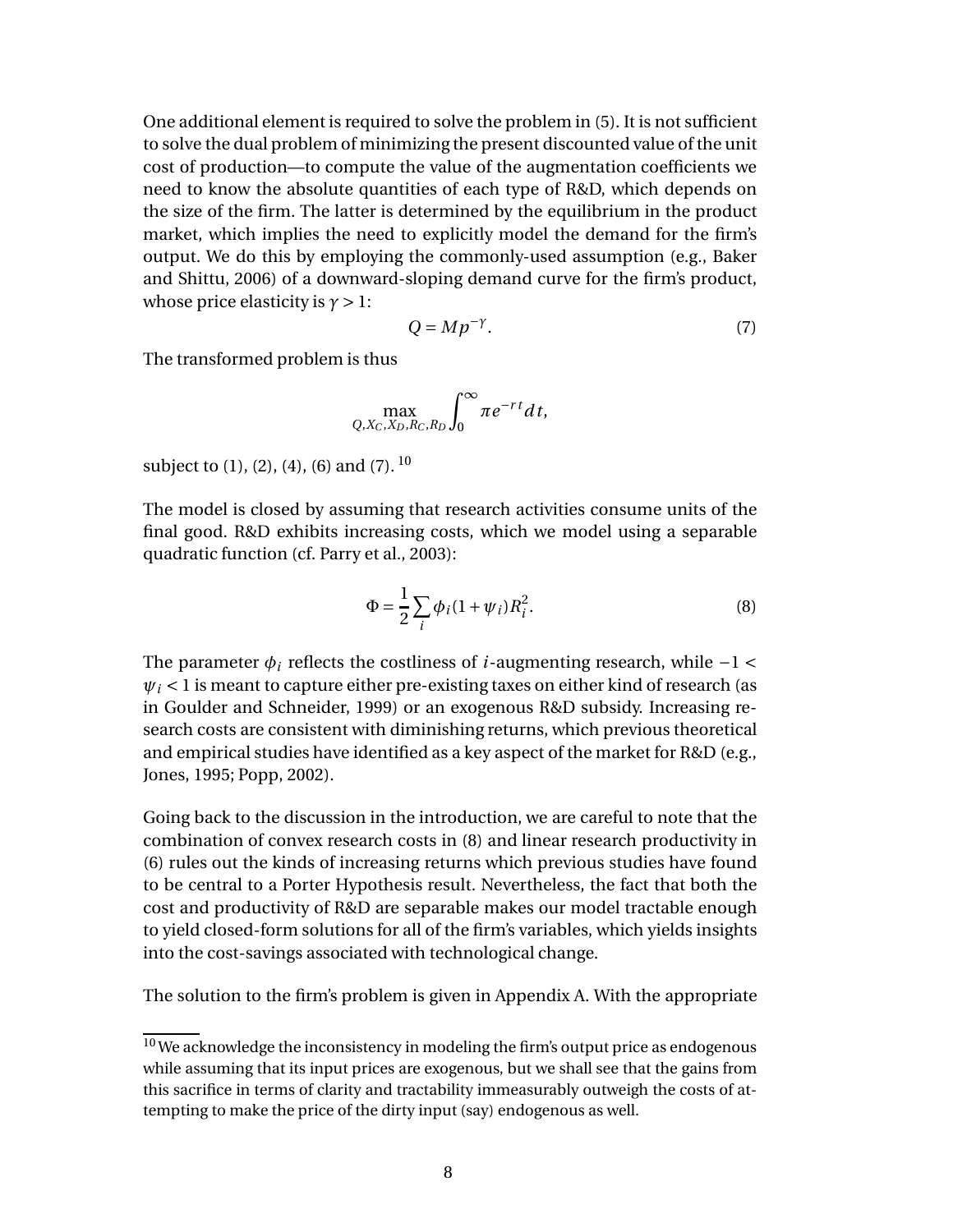normalization of output the size of the firm is:

$$
Q = \chi^{-\gamma},\tag{9}
$$

where  $\chi$  is a CES unit cost function with input-augmenting technical change:

$$
\chi = \left(\omega_C^{\sigma} \alpha_C^{\sigma-1} p_C^{1-\sigma} + \omega_D^{\sigma} \alpha_D^{\sigma-1} p_D^{1-\sigma}\right)^{\frac{1}{1-\sigma}}.
$$
\n(10)

The unconditional input demands are:

$$
X_i = \omega_i^{\sigma} \alpha_i^{\sigma - 1} p_i^{-\sigma} \chi^{\sigma - \gamma}
$$
 (11)

and instantaneous variable profits are:

$$
V = \chi^{1-\gamma}/(\gamma - 1). \tag{12}
$$

Finally, the control variables for the state of the firm's technology follow the nonlinear differential equation:

$$
\dot{R}_i = (r + \delta)R_i - \frac{\eta_i \omega_i^{\sigma} \alpha_i^{\sigma - 2} p_i^{1 - \sigma} \chi^{\sigma - \gamma}}{(1 + \psi_i)\phi_i}
$$
(13)

Our results below are derived using the two stock evolution equations (6) in conjunction with the two costate evolution equations (13). To study ITC, we investigate the effects of an increase in the relative price of the dirty input due to the imposition of a tax *τ* on the dirty input. We employ the simplifying assumption that the units of  $\omega_C$  and  $\omega_D$  can be chosen to normalize pre-tax input prices to unity ( $p_C = p_D = 1$ ). Then (slightly abusing notation) with environmental regulation,  $p_D = \tau > 1$ .

## **4 Results**

#### *4.1 Pollution taxes and the inducement of innovation*

The dimensionality and nonlinearity of the differential equation system (6) and (13) complicate analysis of the transitional dynamics of the model. We defer such investigation to future research, and concentrate instead on the models' steady-state results (i.e., in which  $\dot{R}_i = \dot{\alpha}_i = 0$ ), whose comparative statics are more transparent. In Appendix B we show that the second-order conditions imply that the ranges of the parameters  $\sigma$  and  $\gamma$  which are consistent with profit maximization are approximately  $0 < \sigma < 2$  and  $1 < \gamma < 2$ .<sup>11</sup>

 $11$  We are not able to rigorously prove the stability of the steady-state for the corresponding ranges of  $\sigma$  and  $\gamma$ , owing to the difficulty of establishing whether the eigenvalues of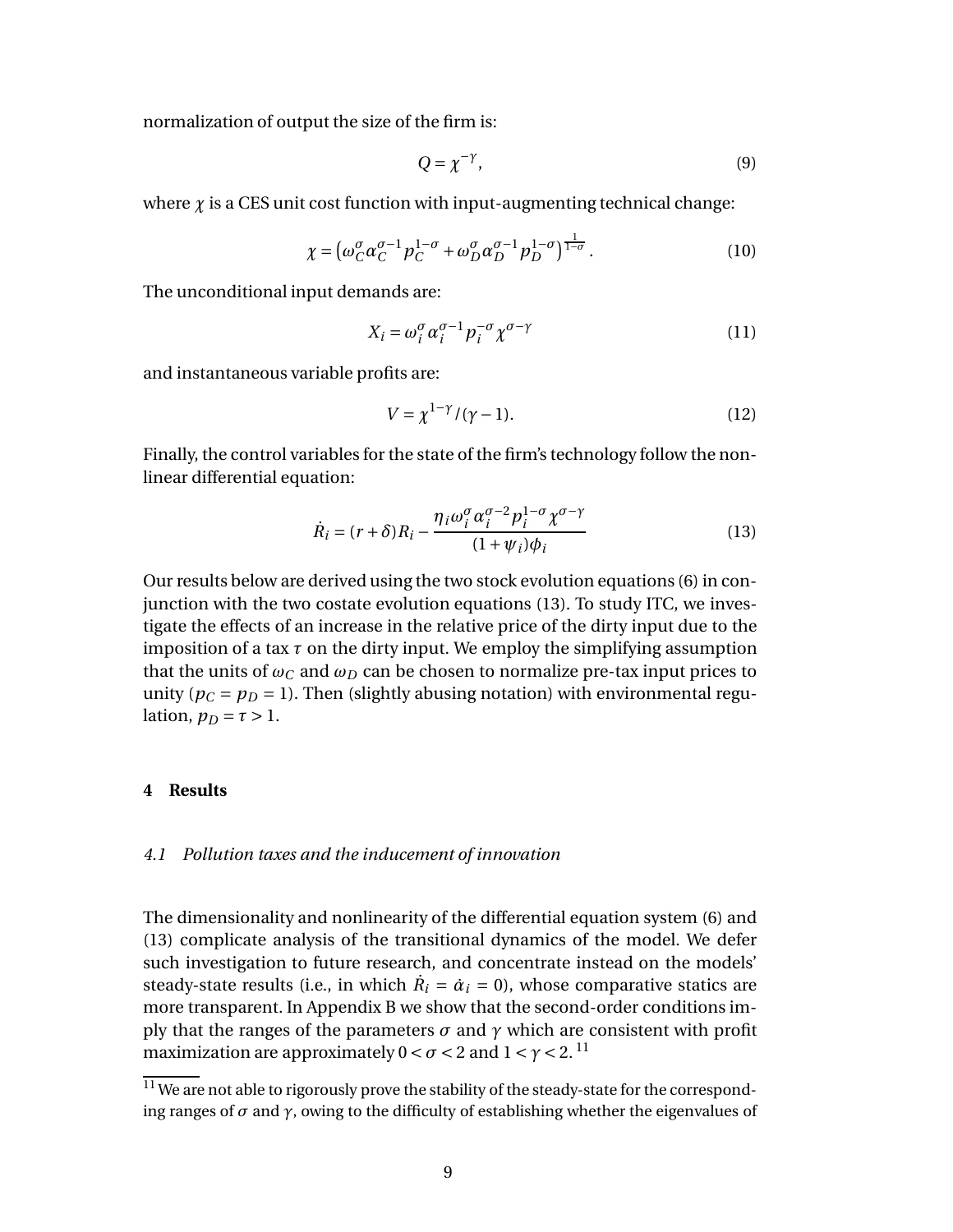Using an asterisk (\*) to indicate steady-state values, (6) and (13) reduce to:

$$
\alpha_i^* = \eta_i R_i^* / \delta. \tag{14}
$$

and

$$
R_i^* = \frac{\eta_i \omega_i^{\sigma} (\alpha_i^*)^{\sigma - 2} p_i^{1 - \sigma} \chi^{\sigma - \gamma}}{(r + \delta)(1 + \psi_i)\phi_i}
$$
(15)

Together, these expressions yield the steady-state relative quantity of dirty R&D  $(\rho^* = R_D^* / R_C^*)$ :

$$
\varrho^* = \left(\frac{\eta^{\sigma-1}\omega^{\sigma}\tau^{1-\sigma}}{\phi\psi}\right)^{\frac{1}{3-\sigma}},\tag{16}
$$

where  $\eta = \eta_D/\eta_C$ , and  $\phi = \phi_D/\phi_C$  and  $\psi = (1 + \psi_D)/(1 + \psi_C)$  denote the relative efficiency cost, and taxation or subsidization of *D*-augmenting R&D, and *ω* =  $\omega_D/\omega_C$  indicates the relative importance of the dirty input in production. Eq. (16) expresses the composition of R&D, and therefore the direction of innovation in the steady state, as a function of relative prices, formalizing Hicks's original intuition. It leads directly to the first result:

**Proposition 1** *A tax on the dirty input induces a decrease (increase) in D's relative share of research when substitution among inputs is (in)elastic.*

In Table 1 we show precisely how *τ*'s influence on the direction of technical progress depends on the value of the elasticity of substitution. The larger the value of*σ* the smaller the denominator of the exponents, leading to an amplification of the influence of prices on  $\varrho^*.$  The table also summarizes the effects of non-price factors on the direction of innovation in (16), and the manner in which they depend on  $\sigma$ . If  $\sigma$  is less than (greater than) unity, the greater the relative efficiency of *D*-augmenting research the smaller (larger) the relative quantity of this kind of R&D. Given the constraint on the feasible range of elasticity of substitution, the direction of the impacts of  $\phi$ ,  $\psi$  and  $\omega$  are independent of the value of  $\sigma$ , with lower relative costs of, or larger taxes or smaller subsidies on, *D*-augmenting R&D, or a larger coefficient on the dirty input inducing a larger increase in *D*'s share of total research.

The simple intuition behind the response of R&D to the tax is as follows. Because the firm's demand for the taxed good declines as the latter's price increases, research which augments this input generates a smaller increase in output and profit compared to R&D which augments the untaxed good. Thus, if *D* is not a necessary input to production (which is the case when  $\sigma > 1$ ), the firm has an incentive to focus its research effort on augmenting the *un*taxed input, whose share of production expands with the rise in the taxed input's relative price. By contrast, when *D* is necessary ( $\sigma$  < 1), the firm behaves as predicted by Hicks's

the Jacobian of the dynamical system (6) and (13) have negative real parts. See Appendix C for details.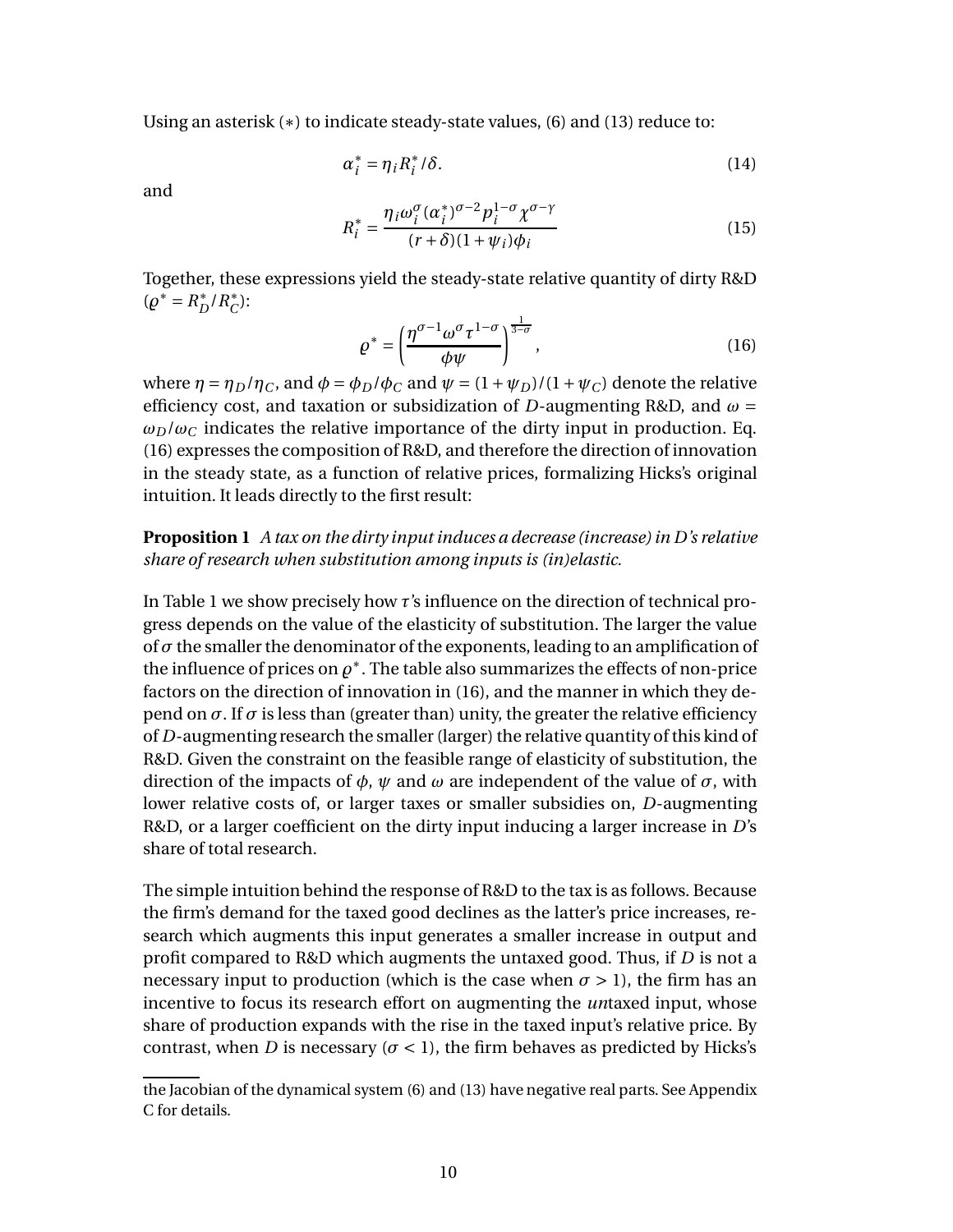Table 1 Comparative Statics of Relative R&D Inducement in the Steady-State

|                              | $\partial \rho^*$ $\partial \rho^*$ $\partial \rho^*$ $\partial \rho^*$ $\partial \rho^*$ $\partial \alpha^*$<br>$\partial \tau$ $\partial \eta$ $\partial \phi$ $\partial \psi$ $\partial \omega$ $\partial \eta$ |  |  |
|------------------------------|--------------------------------------------------------------------------------------------------------------------------------------------------------------------------------------------------------------------|--|--|
| 0< $\sigma$ <1 + - - - + +   |                                                                                                                                                                                                                    |  |  |
| $1 < \sigma < 2$ - + - - + + |                                                                                                                                                                                                                    |  |  |

*̺* ∗ = Steady-state relative amount of *D*-augmenting R&D; *α* ∗ = Steady-state relative amount of *D*-augmenting innovation;  $\tau =$  Tax on *D*;  $\eta =$  Relative productivity of *D*-augmenting R&D;  $\phi$  = Relative cost of *D*-augmenting R&D;  $\psi$  = Relative taxation/subsidization of *D*-augmenting R&D; *ω* = Relative magnitude of the coefficient on *D* in production

conjecture, performing relatively more *D*-augmenting R&D to conserve on the input whose relative price is increasing.

Our findings put to rest a key debate in the early literature on ITC. Kennedy (1964) and Binswanger and Ruttan (1978) argued that innovation should be biased toward the input with the larger relative share of production, while Salter (1960) and Samuelson (1965) countered that the managers of the firm should be less interested in economizing on one input versus another than in reducing costs *in toto* (i.e., neutral technical progress). The beauty of eq. (16) is that it integrates both perspectives to provide the complete picture: the results are derived from an intertemporal optimization framework in which steady state relative quantity of *i*-augmenting R&D is increasing in the relative magnitude of the coefficient on input *i*.

Together, (14) and (16) pin down the steady-state relative quantity of dirty innovation ( $\alpha^* = \alpha_D^* / \alpha_C^*$ ), in a manner comparable to Acemoglu (2002, eq. 26): <sup>12</sup>

$$
\alpha^* = \left(\frac{\eta^2 \omega^\sigma \tau^{1-\sigma}}{\phi \psi}\right)^{\frac{1}{3-\sigma}}.\tag{17}
$$

This expression is the steady-state analogue of Kennedy's IPF, and elucidates how the degree of crowding out depends on the level of the pollution tax and the characteristics of the firm. While the effects of *D*'s relative price, relative research cost, relative taxation and relative importance in production on the relative quantity of dirty innovation are identical to those in (16), Table 1 illustrates that the key difference is the effect of the relative efficiency of *D*-augmenting

<sup>&</sup>lt;sup>12</sup> In Acemoglu's model the ratio of the rates of capital- and labor-augmenting innovation is a function of the relative magnitudes of the coefficients on labor and capital in production, the relative abundance of capital and labor, and the elasticity of substitution.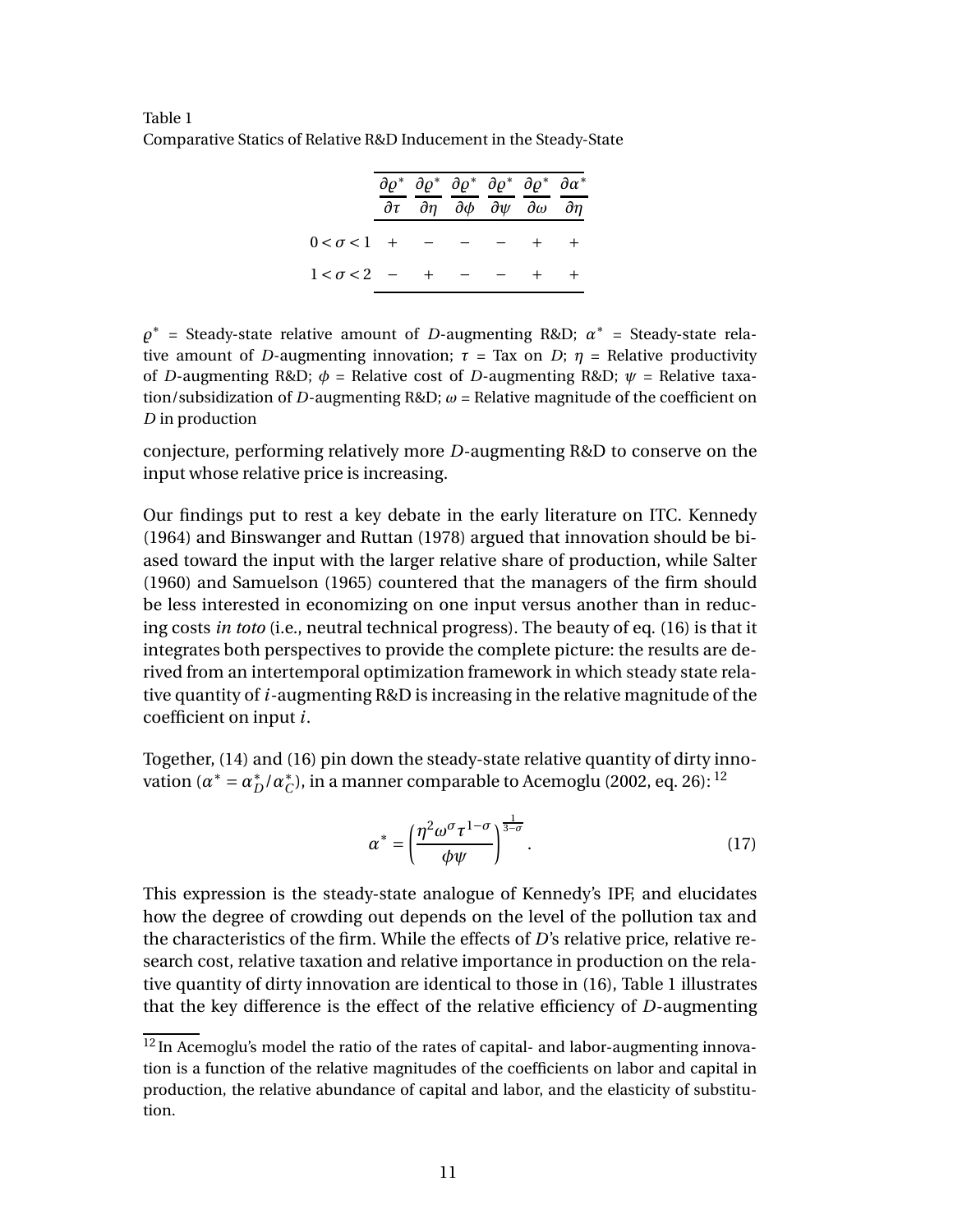Table 2 Comparative Statics of Equilibrium Induced Bias With Respect to the Dirty Input

|                      |  |            | $\partial \beta^*$ $\partial \beta^*$ $\partial \beta^*$ $\partial \beta^*$ $\partial \beta^*$<br>$\partial \tau$ $\partial \eta$ $\partial \phi$ $\partial \psi$ $\partial \omega$ |  |
|----------------------|--|------------|-------------------------------------------------------------------------------------------------------------------------------------------------------------------------------------|--|
| $0 < \sigma < 1$ - - |  | $+$ $+$    |                                                                                                                                                                                     |  |
| $1 < \sigma < 2 - +$ |  | $\sim$ $-$ |                                                                                                                                                                                     |  |

*β* ∗ = Steady-state induced bias of technology w.r.t. *D*; *τ* = Tax on *D*; *η* = Relative productivity of *D*-augmenting R&D; *φ* = Relative cost of *D*-augmenting R&D; *ψ* = Relative taxation/subsidization of *D*-augmenting R&D;  $\omega$  = Relative magnitude of the coefficient on *D* in production

R&D, whose influence on  $\alpha^*$  is similar to the impact of *D'*s importance on relative R&D.

We define the equilibrium induced bias of the firm's production technique as the shift in an input's relative share of production costs in the steady-state which is stimulated by ITC—i.e., endogenous changes in the values of  $a_C^*$  and  $a_D^*$  holding input prices constant. From (11), the relative input demands and relative cost shares are:

$$
X_D^* / X_C^* = \omega^{\sigma} (\alpha^*)^{\sigma - 1} \tau^{-\sigma} \quad \text{and} \quad \tau X_D^* / X_C^* = \omega^{\sigma} (\alpha^*)^{\sigma - 1} \tau^{1 - \sigma}.
$$

It is easy to see that, compared to the case where the values of  $\alpha_D$  and  $\alpha_C$  are fixed, the equilibrium induced bias with respect to *D*,  $\beta^*$ , is proportional to  $(a^*)^{\sigma-1}$ :

$$
\beta^* \propto \left(\frac{\eta^2 \omega^{\sigma} \tau^{1-\sigma}}{\phi \psi}\right)^{\frac{\sigma-1}{3-\sigma}}.\tag{18}
$$

This expression leads to the paper's second result, which was articulated by Magat (1979, Theorem 1):

**Proposition 2 (Magat)** *A tax on the dirty input induces a D-saving bias in the technique of production.*

The comparative statics of eq. (18) are summarized in Table 2. In a manner similar to Magat (1978), they demonstrate how ITC's influence depends on the elasticity of substitution. If *D*-augmenting research is relatively costly, then ITC lowers (raises) the dirty input's cost share if input substitution is (in)elastic. The influence of the relative productivity of *D*-augmenting research or the relative importance of *D* in production is symmetric and opposite.

While the foregoing results elucidate the effect of relative prices on the direction of innovation and the consequent induced bias of technology in the steady state,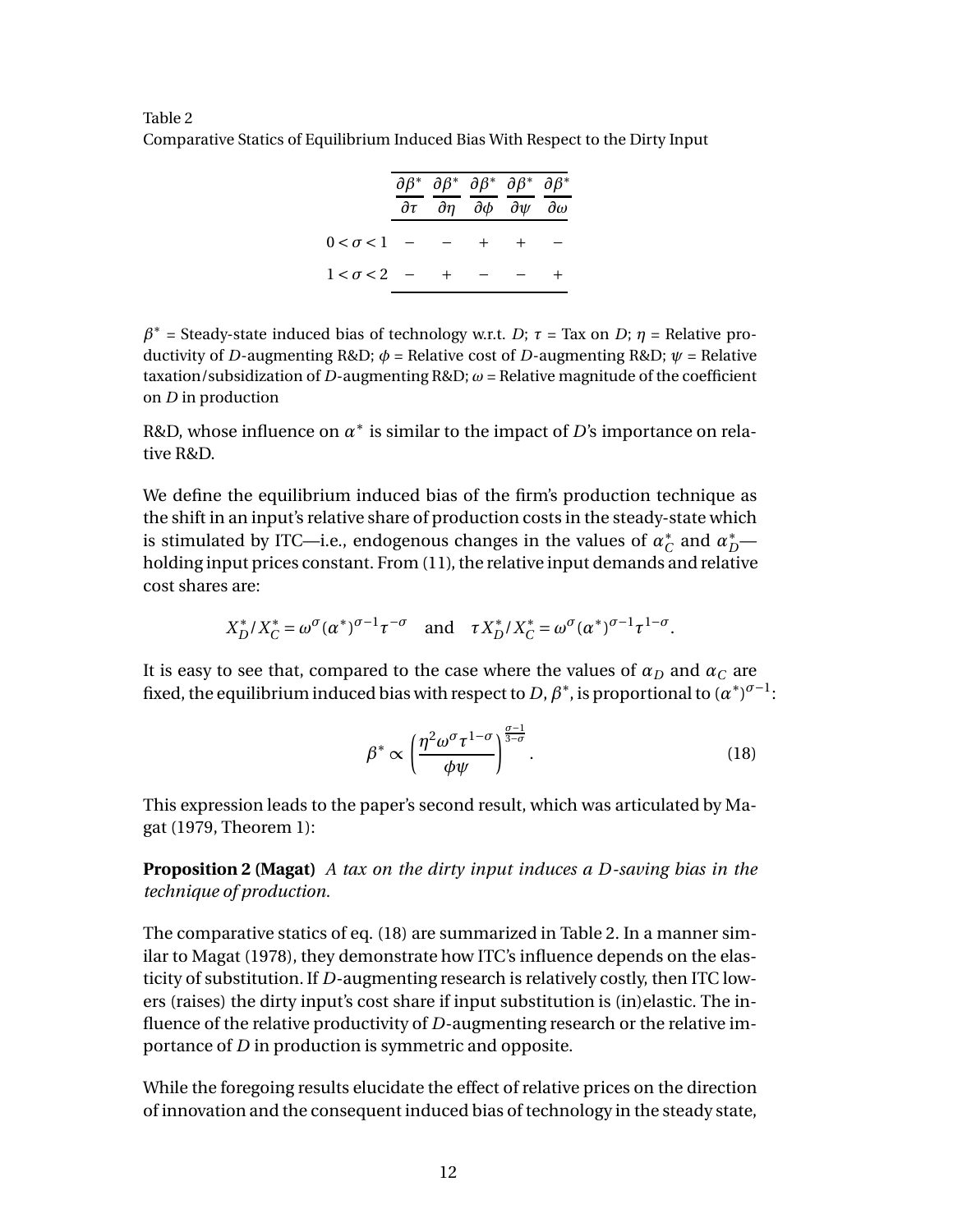they are uninformative about the how regulation affects the firm's overall rate of technical progress. In particular, nothing so far implies that a rise in  $\tau$  induces the firm to increase either the *absolute* quantity of *D*-augmenting R&D or the total quantity of research, as advocates of technology-forcing regulation suggest. Moreover, the fact that the environmental impact of the firm depends its use of the dirty input in absolute terms motivates us to compute the separate impacts of the tax on each line of research.

Using (14) and (15) in conjunction with (17), we derive closed-form expressions for the magnitudes of both augmentation coefficients in the steady state:

$$
\alpha_C^* = k_1 \theta^{\frac{\sigma - \gamma}{(1 - \sigma)(3 - \gamma)}}.
$$
\n(19a)

$$
\alpha_D^* = k_2 \theta^{\frac{\sigma - \gamma}{(1 - \sigma)(3 - \gamma)}} \tau^{\frac{1 - \sigma}{3 - \sigma}}, \tag{19b}
$$

where  $\theta = 1 + (\overline{\theta} - 1)\tau^{\frac{2(1-\sigma)}{3-\sigma}}$ , and  $\overline{\theta}$ ,  $k_1$  and  $k_2$  are positive constants. <sup>13</sup> The levels of innovation depend only on firm and market parameters in addition to the price of the dirty input, and therefore allow the steady-state values of the marginal cost of production, output and profit to all be expressed as functions of *τ*. Moreover, with a stationary demand curve and stable input prices they are both constant, and the firm exhibits a constant level of output and profit, consistent with the existence of a steady state.

**Proposition 3** *A tax on the dirty good has an ambiguous effect on the augmentation of the inputs to the firm. Its influence on the augmentation of the clean input is monotonic, with the sign of the effect depending on the relative magnitudes of the elasticity of substitution among inputs and the elasticity of demand for output. Its influence on the augmentation of the dirty input may be non-monotonic, and depends on the values of the elasticity of substitution, the elasticity of demand and the magnitude of the tax.*

Proposition 3 is an elaboration and extension of Magat's (1979) Theorems 3 and  $4.$  <sup>14</sup> To shed light on its underpinnings, we consider the effect of relative prices on the absolute levels of augmentation by differentiating (19) with respect to *τ*:

$$
\operatorname{sgn}\left[\frac{\partial \alpha_{C}^{*}}{\partial \tau}\right] = \operatorname{sgn}\left[\frac{\sigma - \gamma}{(3 - \sigma)(3 - \gamma)}\right] \quad \text{and} \quad \operatorname{sgn}\left[\frac{\partial \alpha_{D}^{*}}{\partial \tau}\right] = \operatorname{sgn}\left[\frac{1 - \sigma}{3 - \sigma} - \frac{\gamma - 1}{3 - \gamma}(\theta - 1)\right].
$$

As illustrated in Table 3, the restrictions on the feasible ranges of *σ* and *γ* in Appendix B imply that the first condition is negative once input substitution is in-

$$
^{13}\overline{\theta} = 1 + [\eta^2/(\phi\psi)]^{\frac{\sigma-1}{3-\sigma}} \omega^{\frac{2\sigma}{3-\sigma}}, \text{ while } k_1 = \eta_C^{\frac{2}{3-\gamma}} [\delta(r+\delta)(1+\psi_C)\phi_C]^{\frac{-1}{3-\gamma}} \omega_C^{\frac{\sigma(1-\gamma)}{(1-\sigma)(3-\gamma)}} \text{ and } k_2 = [(1+\psi_C)\phi_C/\eta_C^2]^{\frac{\gamma-\sigma}{(3-\sigma)(3-\gamma)}} [\delta(r+\delta)(1+\psi_D)\phi_D/\eta_D^2]^{\frac{-1}{3-\gamma}} \omega_C^{\frac{2\sigma(\sigma-\gamma)}{(1-\sigma)(3-\sigma)(3-\gamma)}} \omega_D^{\frac{\sigma}{3-\sigma}}.
$$
<sup>14</sup> These state, respectively, that an effluent charge induces investment in pollution

abatement innovation, with the likely (but not necessary) consequence being a reduction in output-enhancing innovation.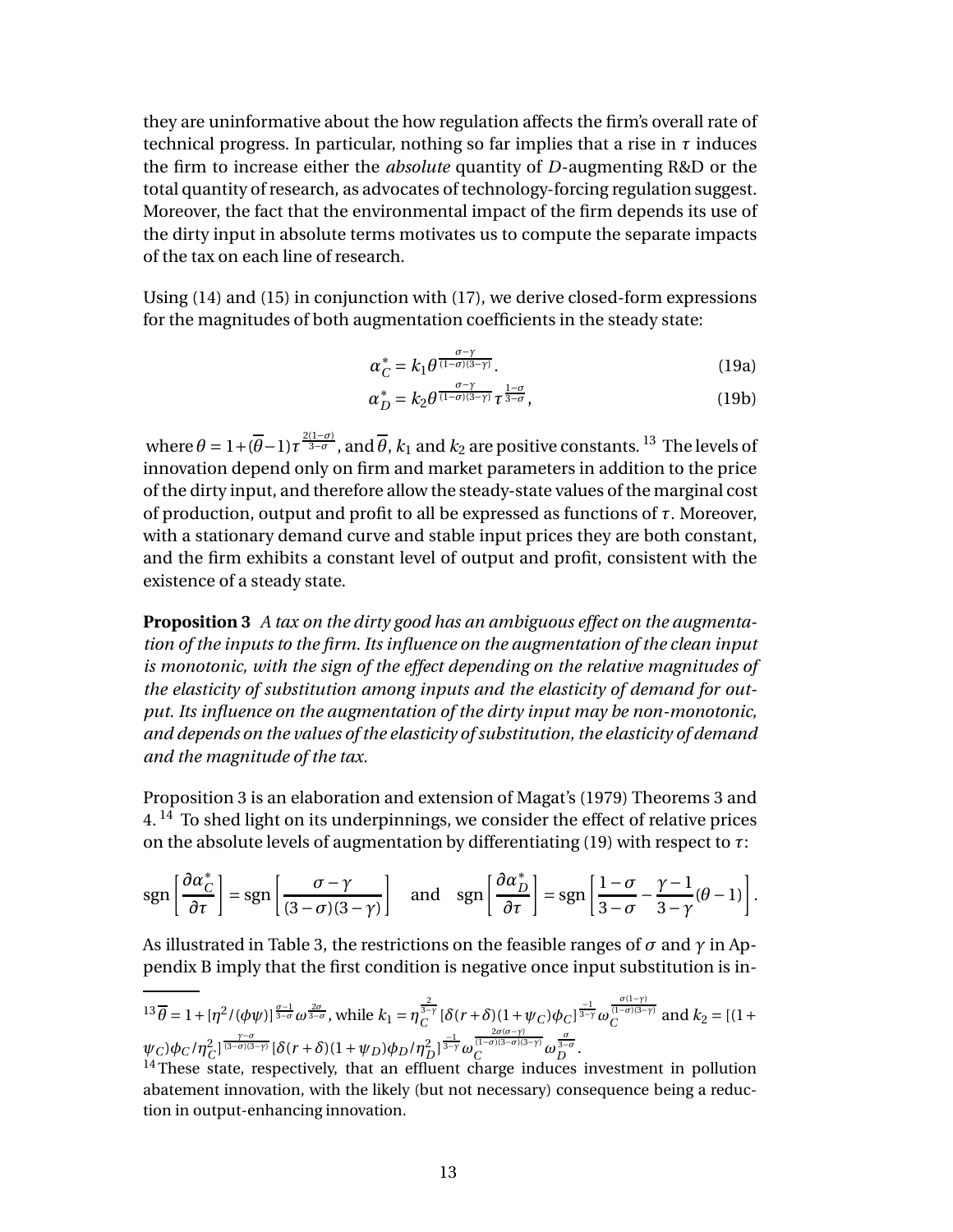Table 3 Comparative Statics of Steady-State Input Augmentation and Innovation Cost

| $\partial a_C^*$<br>$\partial \tau$ | $\partial \tau$ $\partial \psi_C$ | $\partial \alpha_D^*$ $\partial \alpha_C^*$ $\partial \alpha_C^*$<br>$\partial \psi_D$           | $\partial \alpha_D^*$ $\partial \alpha_D^*$ $\partial \Phi^*$<br>$\partial \psi_C$ | $\partial \psi_D$ $\partial \tau$ |  |
|-------------------------------------|-----------------------------------|--------------------------------------------------------------------------------------------------|------------------------------------------------------------------------------------|-----------------------------------|--|
| $0 < \sigma < 1$ – ? – –            |                                   |                                                                                                  |                                                                                    |                                   |  |
|                                     |                                   | $1 < \sigma < 2$ sgn $[\sigma - \gamma]$ - $-$ sgn $[\sigma - \gamma]$ sgn $[\sigma - \gamma]$ - |                                                                                    |                                   |  |

elastic ambiguous if it is elastic. In the first instance clean R&D falls in response to a tax on *D*, while in the second the direction of the effect depends on the sign of *σ*−*γ*. The situation is slightly more complicated in the case of the dirty input. If input substitution is elastic, an increase in *τ* causes *D*-augmenting innovation to decline. However, if substitution is inelastic the sign of the effect is ambiguous. In particular, an increase in the tax on dirty input induces an increase in the absolute quantity of *D*-augmenting innovation if  $\tau < \tau_{\text{max}}^{\alpha_D^*}$ , where the threshold value of the tax is given by:  $15$ 

$$
\tau_{\text{max}}^{\alpha_p^*} = \eta(\phi\psi)^{-\frac{1}{2}}\omega^{\frac{\sigma}{\sigma-1}}\left[\frac{(1-\sigma)(3-\gamma)}{(\gamma-1)(3-\sigma)}\right]^{\frac{3-\sigma}{2(1-\sigma)}}.\tag{20}
$$

Above this threshold, an increase in  $\tau$  causes  $\alpha_D$  to decline.

The intuition behind this result is straightforward. If the inputs to production are highly fungible, then the firm has less incentive to innovate, as substitution is a relatively inexpensive margin of adjustment to the tax. Conversely, the more difficult it is to substitute *C* for *D*, the more the firm must rely on innovation to reduce costs, as the sign of *∂α*∗ /*∂τ* suggests. However, while the firm will always perform *relatively* more dirty R&D, whether or not its *D*-augmenting innovation increases in *absolute* terms depends on its cost structure. Eq. (20) can be thought of as a kind of Laffer curve: for  $\tau < \tau_{\rm max}^{\alpha_D^*}$  the firm's costs of adjustment are sufficiently low that the increase in variable profits from innovation outweigh the costs of the additional research which it entails, while for  $\tau > \tau_\mathrm{max}^{\alpha_D^*}$ the costs of adjustment are high enough that the firm finds it more profitable to slash research spending even as it allocates a disproportionate share of R&D toward *D*-augmenting innovation.

A key implication of the results is that, given sufficient information about the firm, a regulator can set an environmental tax to induce the maximal quantity of pollution-saving innovation ( $\tau = \tau_{\rm max}^{\alpha_D^*}$ ). The hump-shaped response of  $\alpha_D^*$  to the tax not only gibes with economic intuition, it is an important qualification to the claim that more stringent environmental regulation induces more environmentfriendly research. An arbitrarily large increase in  $\tau$  is not assured to bring forth

<sup>&</sup>lt;sup>15</sup>Note that the term in square brackets is strictly positive for  $\sigma$  < 1, making this condition well defined.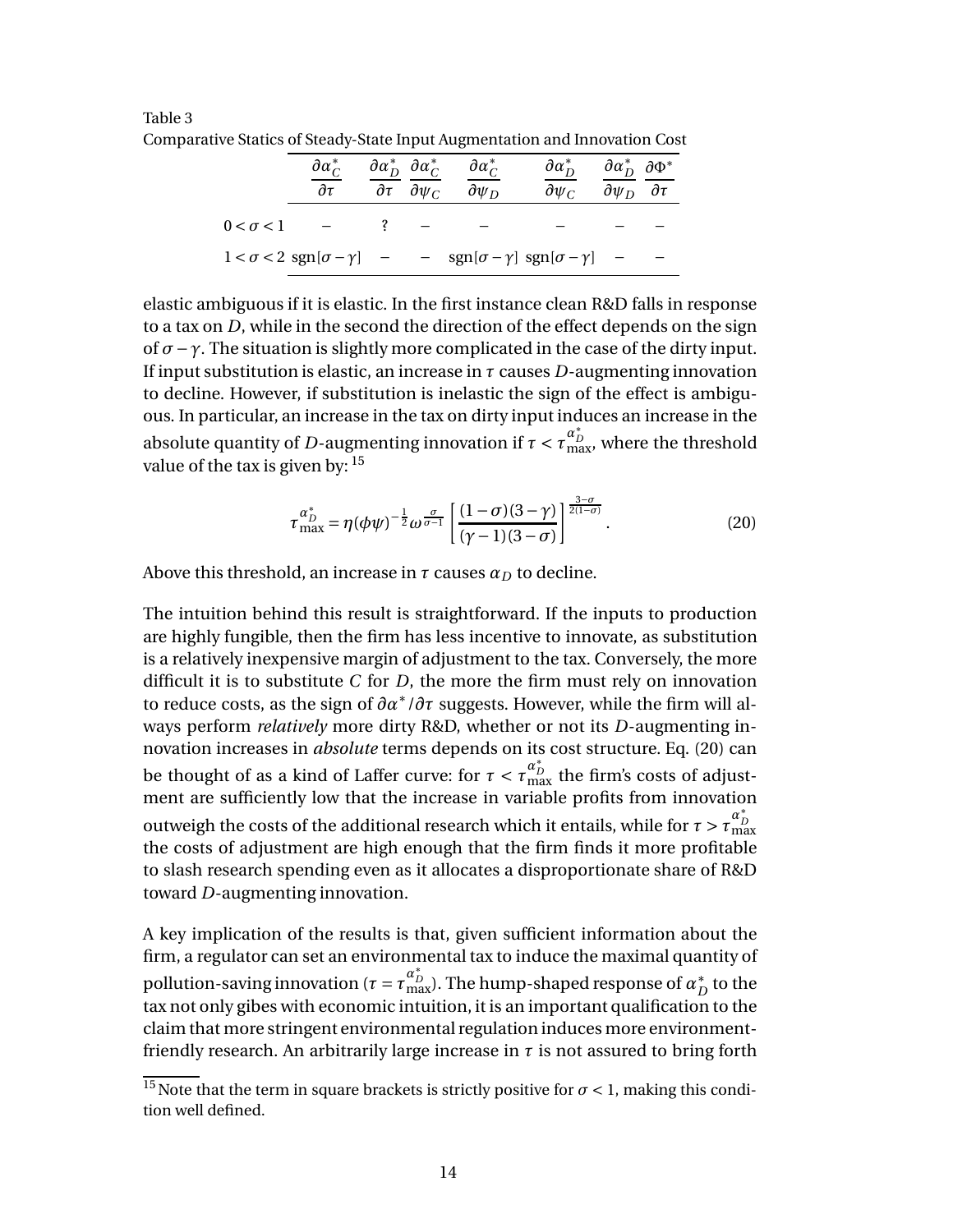additional  $D$ -augmenting research. Rather, past  $\tau^{\alpha^*_D}_{\text{max}}$  the regulatory burden on the firm becomes so onerous that  $R_D^*$  begins to fall, and further tax increases will accelerate its decline, eventually reducing it below its pre-tax baseline level.<sup>16</sup>

Eq. (19) also provides an insight into the effects of combining technology policy and environmental policy. Table 3 shows that while subsidizing the R&D associated with a particular input always increases the rate at which that input is augmented, doing so also has the potential to reduce the rate of augmentation of the other input. The influence on each input is symmetric, and only arises when the value of the elasticity of substitution exceeds that of the elasticity of output demand. For other combinations of the parameters, R&D subsidies have a positive effect on both types of augmentation.  $^{17}$  Finally, it is useful to note that with inelastic substitution,  $\partial\tau_{\max}^{a_B^*}/\partial\psi <$  0, which implies that the threshold below which the tax induces the firm to conduct more *D*-augmenting innovation only increases if technology policies favor dirty research by lowering the cost of  $R_D^*$ relative to  $R_C^*$ .

## *4.2 Implications for the Porter Hypothesis*

The central implication of the previous result is that the Porter Hypothesis cannot hold if input substitution is elastic, or if environmental regulation is too stringent—in these cases the firm's total quantity of innovation unambiguously declines. But it turns out that even if substitution is inelastic and pollution taxes are low, diminishing returns to R&D ensures that the increase in  $\alpha_D^*$  never completely offsets the fall in  $a^*_C$ , or vice versa. This result is the corollary to Smulders and de Nooij's (2003) main finding, and also constitutes an important qualification to Magat's (1979) Theorem 2.<sup>18</sup> It is demonstrated by computing the firm's steady state research expenditure using (8), (14) and (19):

$$
\Phi^* = k_3 \theta^{\frac{(1-\gamma)(3-\sigma)}{(1-\sigma)(3-\gamma)}},\tag{21}
$$

 $\frac{16}{16}$  Somewhat ironically, when  $1 < \sigma < 2$  it is possible for the augmentation of the *un*taxed (i.e., clean) input to increase with the tax. But such growth does not persist forever, as

*α*<sub>*C*</sub> is bounded above by lim<sub>*τ*→∞</sub>  $α_C^* = [\delta(r+\delta)(1+\psi_C)\phi_C/\eta_C^2]^\frac{-1}{3-\gamma}\omega$ *σ*(1−*γ*) (1−*σ*)(3−*γ*) *C* . Clearly, lower taxes or higher subsidies targeted toward research in the clean input give  $a_C^*$  more headroom to grow.

 $17$ Another implication is that for firms with this combination of parameters, it is possible for the regulator to simulate *D*-augmenting innovation by taxing *C*-augmenting research. See, e.g., Otto et al. (2006).

 $18$ The latter states that an effluent charge has an ambiguous impact on overall research expenditure.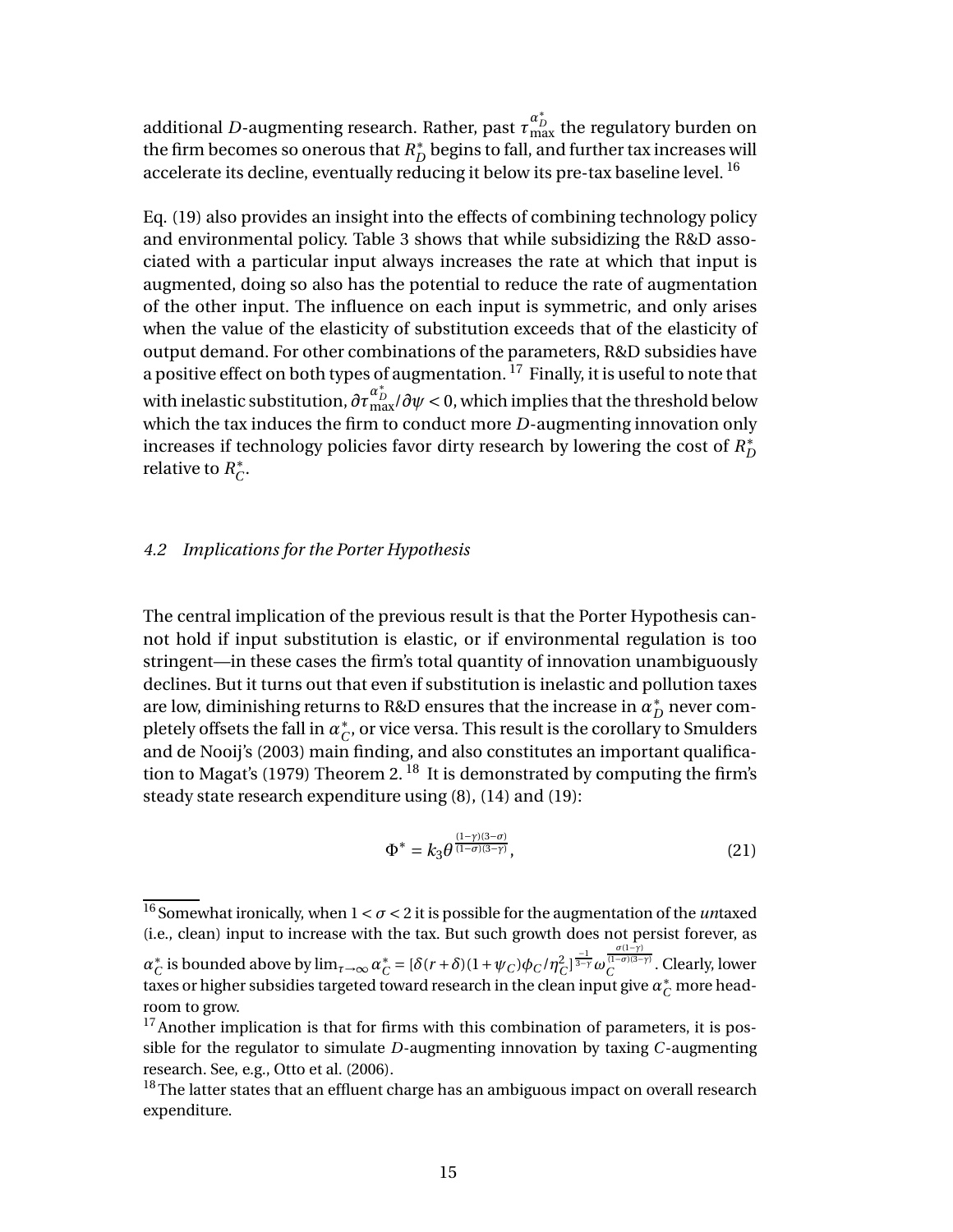where  $k_3$  is a positive constant. <sup>19</sup> The variable  $\Phi$  is a measure of firm's overall innovatory effort, which responds to an increase in the tax on *D* according to:

$$
sgn\left[\frac{\partial \Phi^*}{\partial \tau}\right] = sgn\left[\frac{1-\gamma}{3-\gamma}\right].
$$

For  $\gamma$  in the range consistent with profit maximization, the effect of the tax on the firm's total R&D budget is always negative, in stark contrast to the rosy picture painted by the Porter Hypothesis:

**Proposition 4** *When R&D is subject to diminishing returns, a tax on the dirty input unambiguously reduces the firm's steady-state level of innovatory effort, leading to an increase in its unit cost of production, and declines in its output and variable profit.*

The firm's production cost, output and profit depend on the direct effect of *τ* on the demand for input as well as its indirect effects on the augmentation coefficients. The joint impact of these factors is found by substituting (19) into (10) to derive the steady-state marginal cost of production:

$$
\chi^* = k_4 \theta^{\frac{3-\sigma}{(1-\sigma)(3-\gamma)}},\tag{22}
$$

where  $k_4$  is a positive constant.<sup>20</sup> The dependence of marginal cost on the tax is given by:

$$
sgn\left[\frac{\partial \chi^*}{\partial \tau}\right] = sgn\left[\frac{2}{3-\gamma}\right],
$$

which is always negative. Moreover, from (9) and (12) it is evident that

$$
\operatorname{sgn}\left[\frac{\partial V^*}{\partial \tau}\right] = \operatorname{sgn}\left[\frac{\partial Q^*}{\partial \tau}\right] = \operatorname{sgn}\left[-\frac{\partial \chi^*}{\partial \tau}\right].
$$

Interestingly, the tax simultaneously reduces both variable profits and R&D expenditure, which is the opposite of the situation envisaged by advocates of environmental regulation. At the optimum, the firm will reduce its innovatory effort so as to balance marginal benefit (the incremental savings on R&D spending) against marginal cost (the incremental loss in variable profits). A robust result is that this equilibrium never results in profit which is higher than the pre-tax level. Using (22) to expand (12) yields:

$$
V^* = k_5 \theta^{\frac{(1-\gamma)(3-\sigma)}{(1-\sigma)(3-\gamma)}},\tag{23}
$$

$$
^{19}k_3 = \frac{1}{2}\delta^2[\delta(r+\delta)]^{\frac{-2}{3-\gamma}}[(1+\psi_C)\phi_C/\eta_C^2]^{\frac{1-\gamma}{3-\gamma}}\omega_C^{\frac{2\sigma(1-\gamma)}{(1-\sigma)(3-\gamma)}}.
$$
  

$$
^{20}k_4 = [\delta(r+\delta)(1+\psi_C)\phi_C/\eta_C^2]^{\frac{1}{3-\gamma}}\omega_C^{\frac{2\sigma(1-\gamma)}{(1-\sigma)(3-\gamma)}}.
$$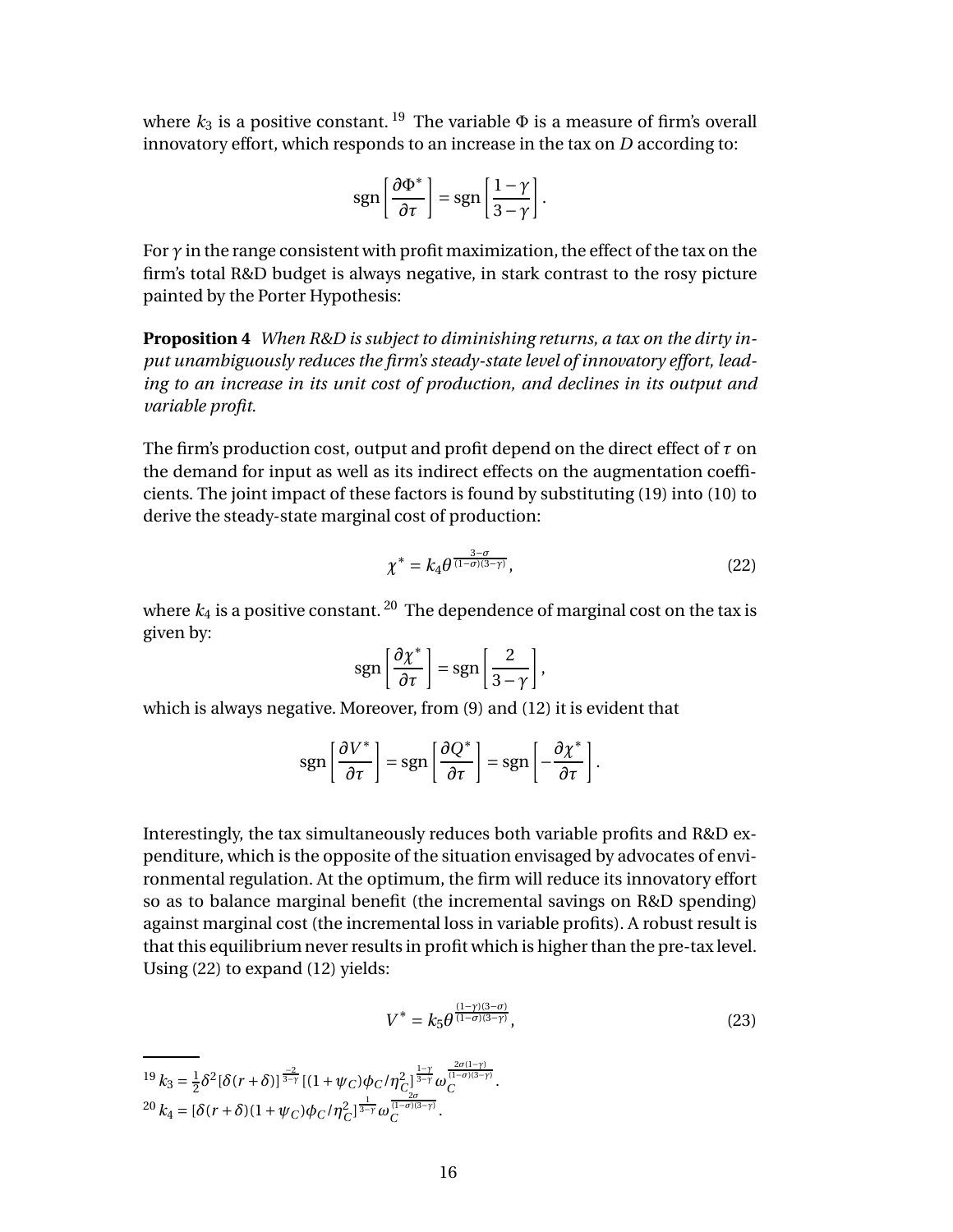where  $k_5$  is a positive constant. <sup>21</sup> Using this result in conjunction with (21), makes net profit in (4) simply:

$$
\pi^* = k_6 \Phi^*,\tag{24}
$$

where  $k_6$  is a positive constant.<sup>22</sup> The implication is that the dependence of this expression on  $\tau$  is identical to that of research expenditures, i.e., always negative.

These forgone profits are the cost of abating pollution. The steady-state unconditional demand for *D* as a result of the tax is:

$$
X_D^* = k_7 \theta^{\frac{2(\sigma - \gamma)}{(1 - \sigma)(3 - \gamma)}} \tau^{-\frac{1 + \sigma}{3 - \sigma}}, \tag{25}
$$

where  $k_7$  is a positive constant.<sup>23</sup> The expression above is unambiguously declining in *τ*:

$$
\operatorname{sgn}\left[\frac{\partial X_D^*}{\partial \tau}\right] = \operatorname{sgn}\left[-\frac{1+\sigma}{3-\sigma} - \frac{1+\gamma}{3-\gamma}(\theta-1)\right].
$$

We can therefore state our fifth result, which, given the neoclassical character of the firm should come as no surprise:

**Proposition 5** *In general, a tax on the dirty input simultaneously reduces the firm's pollution and net profit. However, with inelastic input substitution it is possible to obtain higher profit and lower pollution by combining a sufficiently small tax with a sufficiently large subsidy to D-augmenting R&D.*

Although this result is foreordained by the structure of our model, it nonetheless demonstrates the point that environmental regulation which achieves a real reduction in pollution cannot increase a regulated firm's profit, even in the presence of endogenous technological change, without some associated positive externality or source of increasing returns. Furthermore, it suggests the absence of complementarity between innovation and abatement in the neoclassical model causes pollution and profits to always move in the same direction in response to a regulatory stimulus.

A natural question is whether a technology policy, when combined with environmental regulation, can generate the decoupling of pollution and profit envisioned by the Porter Hypothesis. The answer is yes, but only in very specific circumstances. To illustrate this result we examine the joint impact of the tax and a subsidy to *D*-augmenting R&D. The desired changes in profit and pollution can

$$
^{23}k_7 = [(1+\psi_C)\phi_C/\eta_C^2]^{\frac{2(\sigma-\gamma)}{(3-\sigma)(3-\gamma)}}[(1+\psi_D)\phi_D/\eta_D^2]^{\frac{1-\sigma}{3-\sigma}}\omega_C^{\frac{4\sigma(\sigma-\gamma)}{(1-\sigma)(3-\sigma)(3-\gamma)}}\omega_D^{\frac{2\sigma}{3-\sigma}}[\delta(r+\delta)]^{\frac{1-\gamma}{3-\gamma}}.
$$

<sup>&</sup>lt;sup>21</sup>  $k_5 = [\delta(r+\delta)(1+\psi_C)\phi_C/\eta_C^2]^{\frac{1-\gamma}{3-\gamma}}\omega$ 2*σ*(1−*γ*) (1−*σ*)(3−*γ*) *C* /(*γ*−1).

 $\chi^2$ <sup>2</sup>  $k_6 = \frac{2r+\delta(3-\gamma)}{\delta(\gamma-1)}$ , implying that profit is strictly positive if  $1 < \gamma < 2r/\delta + 3$ . Empirical studies of the obsolescence of knowledge estimate that  $\delta \approx r$  (e.g., Pakes and Schankerman 1984), implying that  $1 < \gamma < 5$ , which is always true if the second-order conditions for profit maximization are satisfied.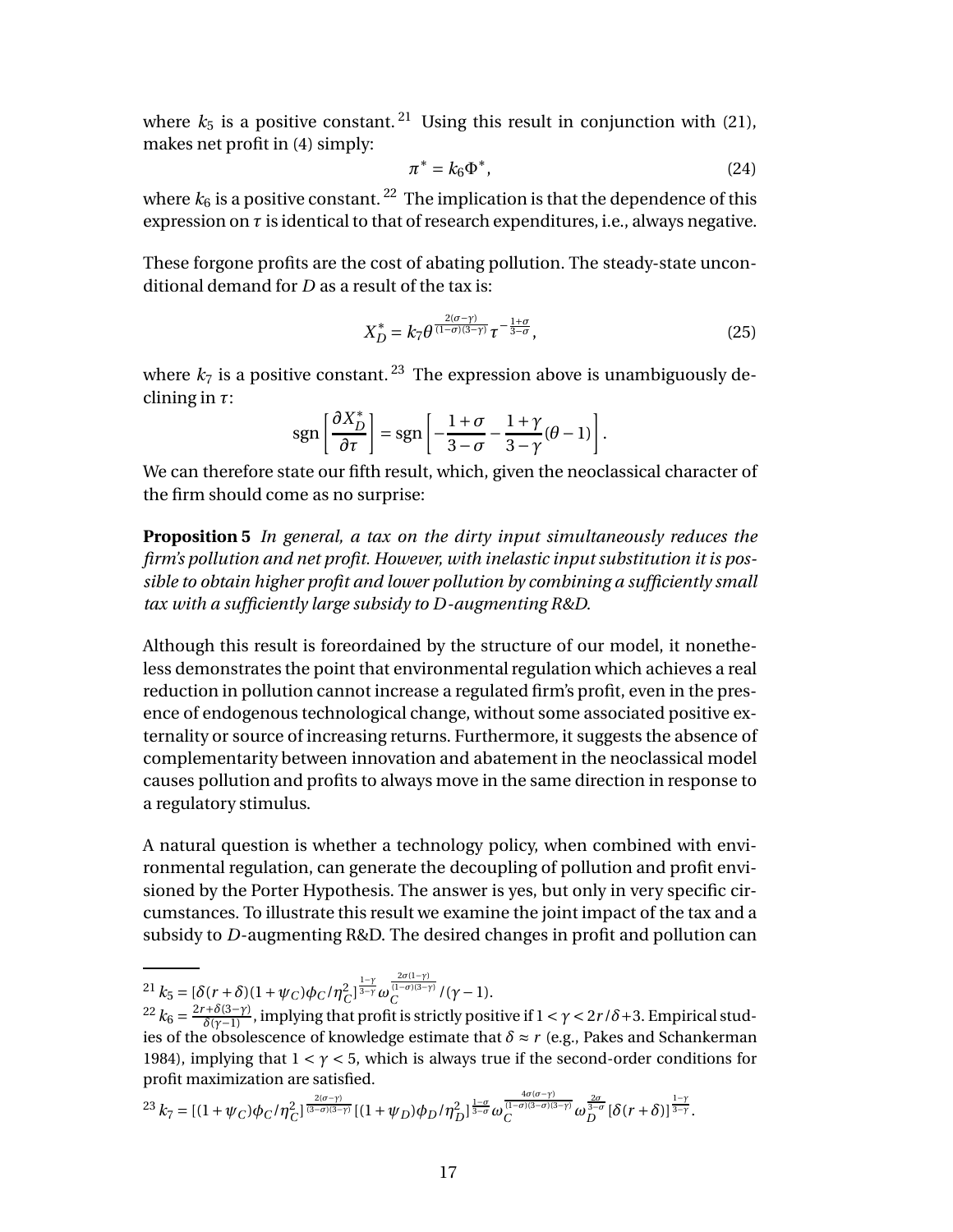then be written in terms of the total derivatives of these variables with respect to *τ* and *ψ<sup>D</sup>* :

$$
d\pi^* = \frac{\partial \pi^*}{\partial \tau}(\tau - 1) + \frac{\partial \pi^*}{\partial \psi_D}d\psi_D > 0 \quad \text{and} \quad dX_D^* = \frac{\partial X_D^*}{\partial \tau}(\tau - 1) + \frac{\partial X_D^*}{\partial \psi_D}d\psi_D < 0.
$$

Together, these imply the following condition on the necessary change in the subsidy as a function of *τ*:

$$
-\frac{\partial \pi^* / \partial \tau}{\partial \pi^* / \partial \psi_D} < d\psi_D < -\frac{\partial X_D^* / \partial \tau}{\partial X_D^* / \partial \psi_D},
$$

which is equivalent to  $-2 < dψ_D < -\Psi$ , where

$$
\Psi=\frac{(3-\gamma)(1+\sigma)+(\gamma+1)(3-\sigma)(\overline{\theta}-1)\tau^{\frac{2(1-\sigma)}{3-\sigma}}}{(\gamma-1)(3-\sigma)+(3-\gamma)(\sigma-1)(\overline{\theta}-1)\tau^{\frac{2(1-\sigma)}{3-\sigma}}}.
$$

The condition above is not well posed for arbitrary values of the parameters at some tax rates,  $-\Psi < -2$  for feasible combinations of  $\sigma$  and  $\gamma$ . To rule out this possibility we assume that Ψ is positive and small, which constrains substitution to be inelastic and implies an upper bound on the tax:  $24$ 

$$
\tau < \left[\frac{(\gamma -1)(3-\sigma)}{(3-\gamma)(1-\sigma)(1-\overline{\theta})}\right]^{\frac{3-\sigma}{2(1-\sigma)}}
$$

.

This establishes the result in proposition 5. It may be possible to obtain similar results for a general R&D subsidy, but we do not explore this possibility here. Finally, it is worth noting that this finding simply reinforces our main point that profits and pollution will tend to move in the same direction. It merely makes the free lunch (i.e., the subsidy revenue gained by the firm) explicit.

## *4.3 The cost savings from ITC versus exogenous innovation*

The results thus far represent some unpleasant technological arithmetic. Nevertheless, we emphasize that the impossibility of a technological free lunch is in no way cause for pessimism. On the contrary, simulation studies suggest that the ability of innovation to respond to relative prices can significantly lower costs of pollution abatement compared to situations in which technology is constant. This section quantifies the potential of ITC in this regard, and sheds light on the origins of these benefits.

<sup>&</sup>lt;sup>24</sup> For the tax to be meaningful, i.e.,  $\tau > 1$ , we also require  $\overline{\theta} < \frac{2(\gamma - \sigma)}{(3 - \gamma)(1 - \tau)}$  $\frac{2(y-0)}{(3-\gamma)(1-\sigma)}$ , which places additional restrictions on the parameters  $\eta$ ,  $\phi$ ,  $\psi$  and  $\omega$ . We assume that these are satisfied.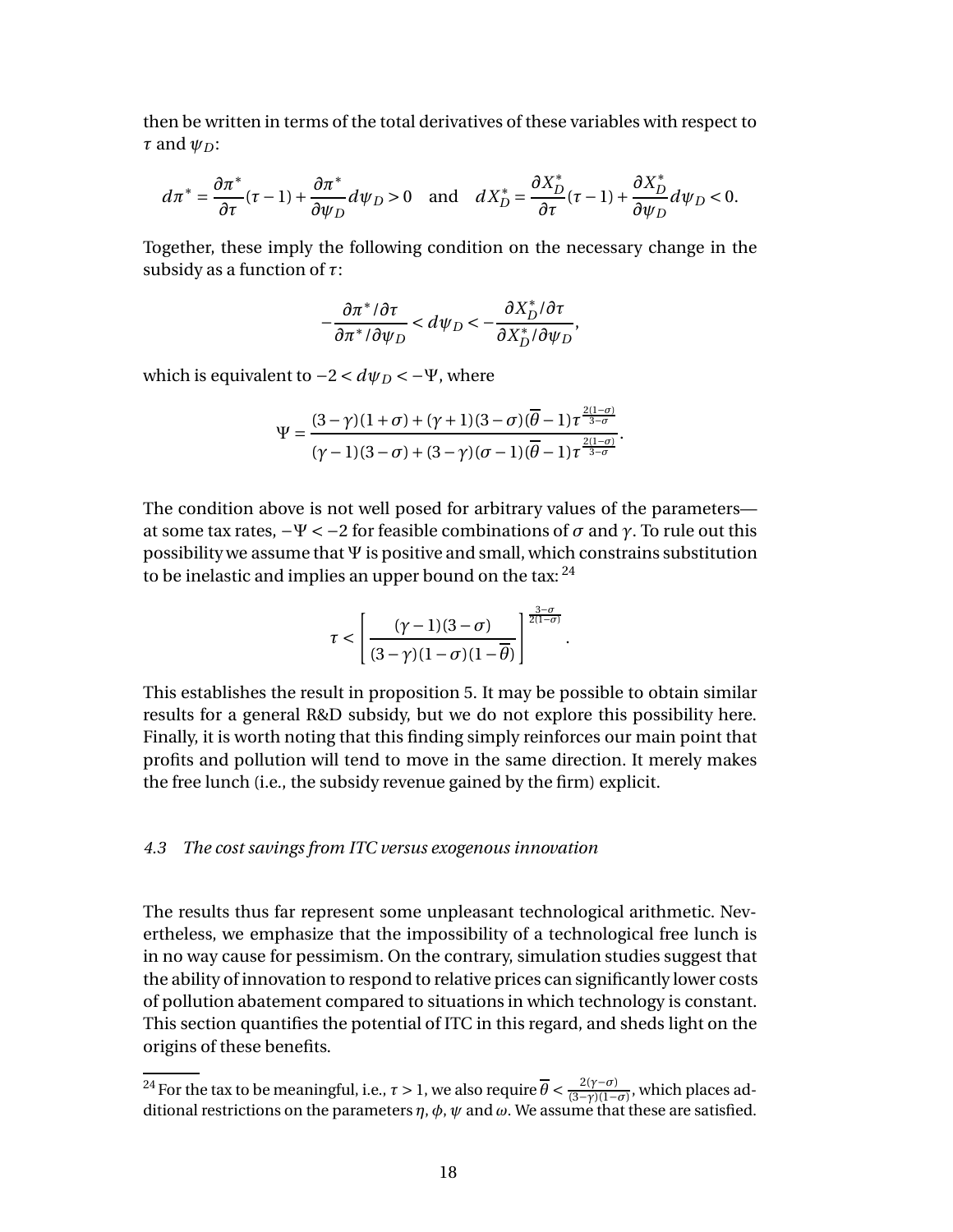Our strategy is to demonstrate that the tax induces the firm to undertake more abatement, and simultaneously enables it to forgo less profit, with ITC compared to when technology is exogenous. Henceforth, we use a bar over a variable to indicate its value in the pre-tax steady-state, and a tilde (∼) to indicate its steadystate value with the tax. The former is the baseline from which the incidence and the environmental benefit of the tax can be expressed as the fractional reductions in profit and the demand for the dirty input. When innovation is priceresponsive these quantities are computed easily using (24) and (25):

$$
\widetilde{\pi}^*/\overline{\pi}^* = \Phi^*/\overline{\Phi}^* = \left[1/\overline{\theta} + (1-1/\overline{\theta})\tau^{\frac{2(1-\sigma)}{3-\sigma}}\right]^{\frac{(1-\gamma)(3-\sigma)}{(1-\sigma)(3-\gamma)}}.
$$
\n(26)

$$
\widetilde{X}_D^*/\overline{X}_D^* = \left[1/\overline{\theta} + (1 - 1/\overline{\theta})\tau^{\frac{2(1-\sigma)}{3-\sigma}}\right]^{\frac{2(\sigma-\gamma)}{(1-\sigma)(3-\gamma)}}\tau^{-\frac{1+\sigma}{3-\sigma}}.\tag{27}
$$

To investigate how the firm behaves differently in the absence of ITC, we consider a situation in which the firm's technology is exogenously fixed at the baseline pre-tax level, which we indicate using a caret  $(\wedge)$  over a variable. In particular, we assume that the managers of the firm do not optimize over R&D, but instead continue to conduct research at pre-tax levels after the tax is imposed, which renders both augmentation coefficients invariant to the regulation. The augmentation coefficients in (19) and total R&D spending in (8) therefore remain constant with  $\theta = \overline{\theta}$ :

$$
\hat{\Phi}^* = \overline{\Phi}^* = k_3 \overline{\theta}^{\frac{(1-\gamma)(3-\sigma)}{(1-\sigma)(3-\gamma)}}.
$$
\n(21')

Making the appropriate substitutions, unit costs and variable profits in (10) and (12) become:

$$
\hat{\chi}^* = k_4 \left[ 1 + (\overline{\theta} - 1)\tau^{1-\sigma} \right]^{\frac{1}{1-\sigma}}
$$
\n(22')

$$
\hat{V}^* = k_5 \overline{\theta}^{\frac{(1-\gamma)(\gamma-\sigma)}{(1-\sigma)(3-\gamma)}} \left[ 1 + (\overline{\theta}-1)\tau^{1-\sigma} \right]^{\frac{1-\gamma}{1-\sigma}}.
$$
\n(23')

Net profit and the demand for the dirty input are:

$$
\hat{\pi}^* = \left\{ (k_6 + 1) \left[ 1/\overline{\theta} + (1 - 1/\overline{\theta}) \tau^{1-\sigma} \right]^{\frac{1-\gamma}{1-\sigma}} - 1 \right\} \hat{\Phi},\tag{24'}
$$

$$
\hat{X}_D^* = k_7 \overline{\theta}^{\frac{(1-\gamma)(\gamma-\sigma)}{(1-\sigma)(3-\gamma)}} \left[ 1 + (\overline{\theta}-1)\tau^{1-\sigma} \right]^{\frac{\sigma-\gamma}{1-\sigma}} \tau^{-\sigma}.
$$
 (25')

Finally, the tax induces reductions in profit and pollution of:

$$
\hat{\pi}^* / \overline{\pi}^* = \frac{1}{k_6} \left\{ (k_6 + 1) \left[ 1/\overline{\theta} + (1 - 1/\overline{\theta}) \tau^{1-\sigma} \right]^{\frac{1-\gamma}{1-\sigma}} - 1 \right\},\tag{26'}
$$

$$
\hat{X}_D^* / \overline{X}_D^* = \left[ 1 / \overline{\theta} + (1 - 1 / \overline{\theta}) \tau^{1 - \sigma} \right]^{\frac{1 - \gamma}{1 - \sigma}} \tau^{-\sigma}.
$$
\n(27')

We are now in a position to elucidate the difference made by ITC to the firm's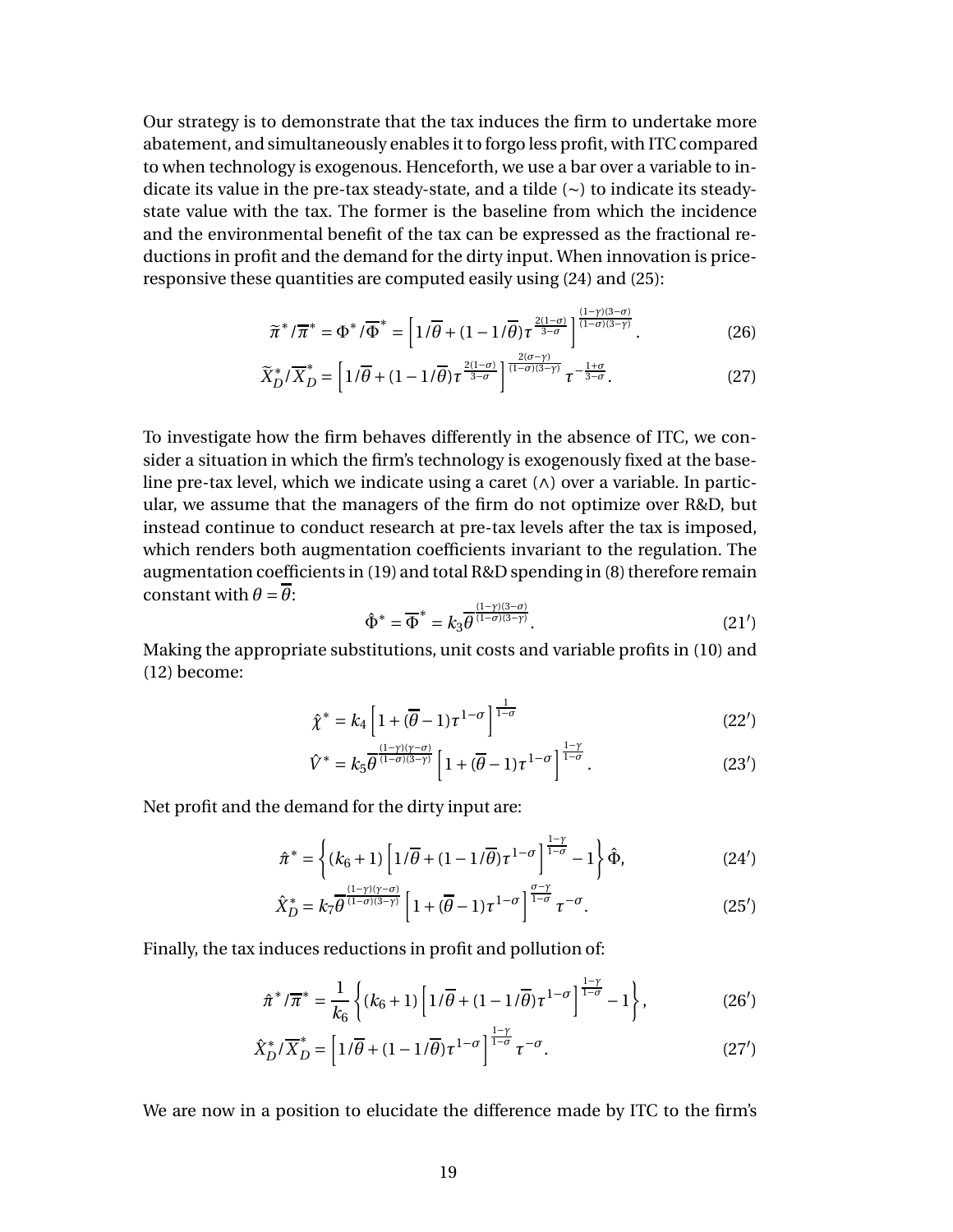response to the tax. We proceed by characterizing the differences between the steady-state tax loss functions (26) and (26′ ), and the marginal abatement cost functions (27) and (27′ ). While the nonlinearity of these expressions makes rigorous algebraic exposition difficult, it is possible to characterize the implicit relationship between pollution abatement and forgone profits in each case by eliminating the tax as a parametric variable. To do this we invert (26) and (26′ ) and then substitute the resulting expressions for  $\tau$  in eqs. (27) and (27') to yield:

$$
\tilde{X}_D^*/\overline{X}_D^* = (1 - 1/\overline{\theta})^{\frac{1+\sigma}{2(1-\sigma)}} (\tilde{\pi}^*/\overline{\pi}^*)^{\frac{2(\sigma-\gamma)}{(1-\gamma)(3-\sigma)}} \left[ (\tilde{\pi}^*/\overline{\pi}^*)^{\frac{(1-\sigma)(3-\gamma)}{(1-\gamma)(3-\sigma)}} - 1/\overline{\theta} \right]^{\frac{1+\sigma}{2(\sigma-1)}},\qquad(28)
$$

$$
\hat{X}_D^*/\overline{X}_D^* = (1 - 1/\overline{\theta})^{\frac{\sigma}{1-\sigma}} \left( \frac{1 + k_6 \hat{\pi}^* / \overline{\pi}^*}{1 + k_6} \right) \left[ \left( \frac{1 + k_6 \hat{\pi}^* / \overline{\pi}^*}{1 + k_6} \right)^{\frac{1-\sigma}{1-\gamma}} - 1/\overline{\theta} \right]^{\frac{\sigma}{\sigma-1}}.
$$
 (28')

To further characterize the firm's response to the tax in each case, we numerically simulate  $(\tilde{\pi}^* - \hat{\pi}^*)/\overline{\pi}^*$  and  $(\tilde{X}_D^* - \hat{X}_D^*)/\overline{X}_D^*$  as functions of  $\tau$  for different values of the parameters *r*, *δ*, *η*, *ϕ*, *ω*<sub>*C*</sub>, *σ* and *γ*. The results are summarized in Table 4. The first two columns show the inducement effect of the tax on *C*and *D*-augmenting innovation, the third and fourth columns show the effect of the tax on pollution with ITC and the fixed technology, and the fifth and sixth illustrate the corresponding effects on profits of the two firms. The numerical analysis investigates the response of these variables to a range of values of the tax. We consider three ensemble cases, each of which examines the sensitivity of key variables to different combinations of the elasticities of substitution and demand: a base case in which both inputs are equally important in production (A:  $\omega_C = \omega_D = 0.5$ ), one where the dirty input is the less important of the two (B:  $\omega_D$  = 0.2), and one where it is more important (C:  $\omega_D$  = 0.8). As expected, the pattern of results is similar across the cases, with its amplitude diminished in B and exaggerated in C.

As indicated by Table 3, the effect of the tax on innovation depends on the combination of values of  $\sigma$  and  $\gamma$  in a way that is highly nonlinear. For  $\gamma$  close to unity, low values of  $\sigma$  are associated with increases in *D*-augmenting at the expense of *C*-augmenting innovation in response to the tax, while for high values of  $\sigma$  the outcome is reversed. With a high value of  $γ$ , a low value of  $σ$  is associated with a decline in both types of innovation, and with a high value of  $\sigma \alpha_D$  declines, but the response of  $\alpha_C$  is monotonic in the direction of the sign of  $(\sigma - \gamma)$ . With inelastic input substitution, the value of  $\tau$  at which  $a_D^\ast$  is maximized (shown in column 7) varies inversely with the demand elasticity. For  $\gamma$  < 1.5 the threshold  $\tau^{a_B^*}_{\max}$ is high enough that even many-fold increases in the relative price of *D* are likely to induce more *D*-augmenting research. However, in no case is the increase in one kind of innovation sufficient to offset the decline in the other.

Examining the effect of the tax on the demand for the dirty input, the firm abates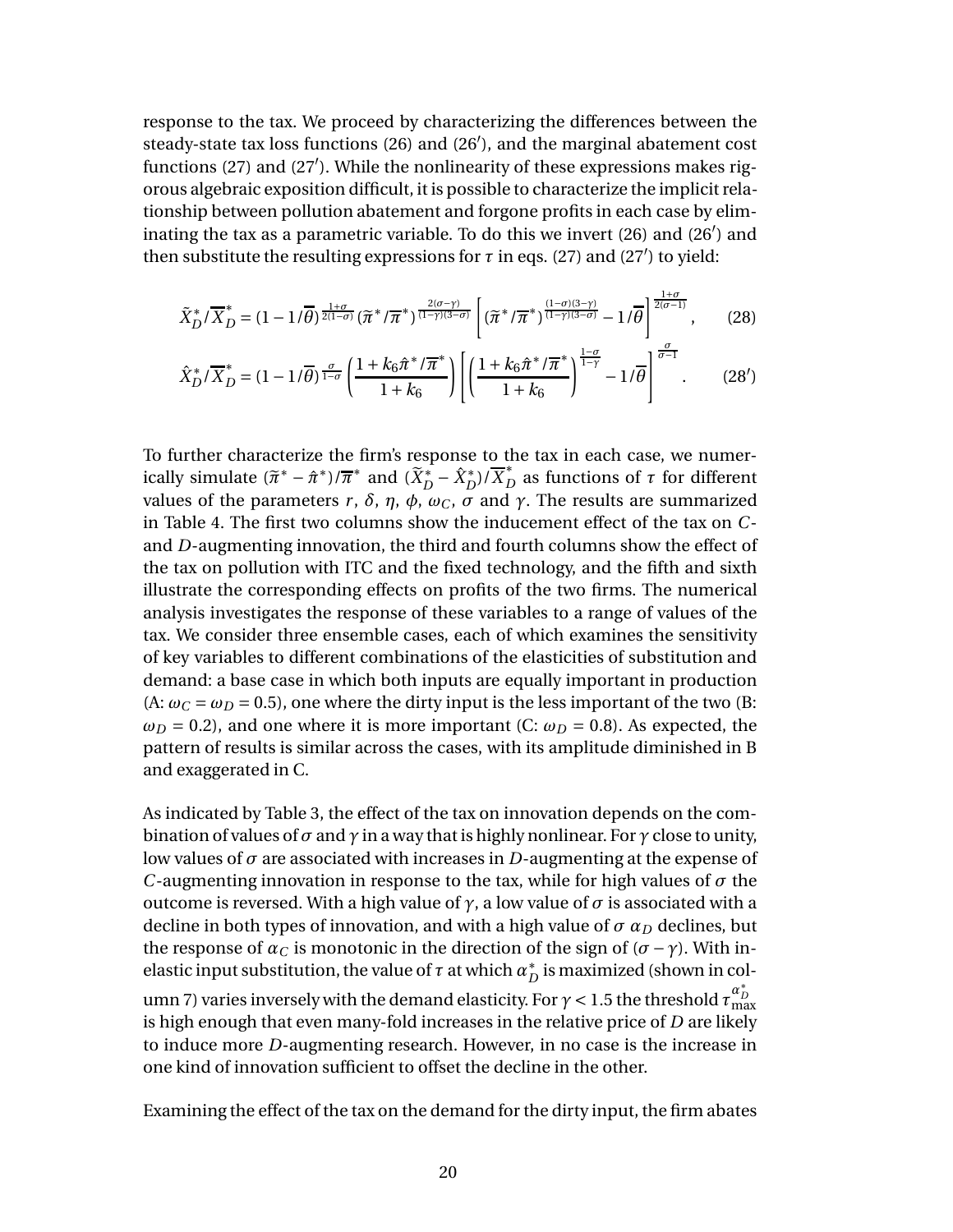| $\gamma$ $\sigma$ | $\alpha_C^*/\overline{\alpha}_C^*$ (%)                                                       |                                |                          | $\alpha_D^*/\overline{\alpha}_D^*$ (%) |                        |  | $\widetilde{X}_D^*/\overline{X}_D^*$ (%) |  |              |  | $\hat{X}_D^*/\overline{X}_D^*$ (%) |                         |   |  |  | $\widetilde{\pi}^*/\overline{\pi}^*$ (%) |                          |                        |           |  |          |                          | $\hat{\pi}^*/\overline{\pi}^*$ (%) |           |                          | $\tau_{\max}^{\alpha_D^*} \tau_{\min}^{\Delta X_D}$ | $\tau_{\min}^{\Delta \pi}$ | $\tau_0^{\Delta \pi}$ |
|-------------------|----------------------------------------------------------------------------------------------|--------------------------------|--------------------------|----------------------------------------|------------------------|--|------------------------------------------|--|--------------|--|------------------------------------|-------------------------|---|--|--|------------------------------------------|--------------------------|------------------------|-----------|--|----------|--------------------------|------------------------------------|-----------|--------------------------|-----------------------------------------------------|----------------------------|-----------------------|
|                   | $\tau = 1.1$ 1.5                                                                             | 2                              | $5 \tau = 1.1 \quad 1.5$ |                                        |                        |  | 2 $5 \tau = 1.1 \quad 1.5$               |  | 2 5 $\tau =$ |  |                                    | $1.1 \quad 1.5$         | 2 |  |  |                                          | $5 \tau = 1.1 \quad 1.5$ | 2                      |           |  |          | $5 \tau = 1.1 \quad 1.5$ | 2                                  | 5         |                          |                                                     |                            |                       |
|                   | A. Base case: $\omega_C = \omega_D = 0.5$                                                    |                                |                          |                                        |                        |  |                                          |  |              |  |                                    |                         |   |  |  |                                          |                          |                        |           |  |          |                          |                                    |           |                          |                                                     |                            |                       |
| $1.1 \t0.5$       | $-1$ $-5$                                                                                    | $-9$ $-21$                     | $\mathbf{1}$             | $\overline{\mathbf{3}}$                | 59                     |  | $-8$ $-30$ $-45$ $-76$                   |  |              |  |                                    | $-7$ $-28$ $-44$ $-75$  |   |  |  |                                          |                          | $-1$ $-2$ $-4$ $-9$    |           |  |          | $-1$ $-2$                | $-4$ $-9$                          |           | 28.4                     | 2.4                                                 | 1.8                        | 3.2                   |
| $1.1$ 1.5         | $1\quad 6$                                                                                   | 9 18                           |                          |                                        | $-2$ $-8$ $-14$ $-31$  |  | $-12$ $-43$ $-63$ $-90$                  |  |              |  |                                    | $-12$ $-41$ $-60$ $-88$ |   |  |  |                                          |                          | $-1$ $-2$ $-3$ $-6$    |           |  |          |                          | $-1$ $-2$ $-3$ $-6$                |           | $\overline{\phantom{m}}$ | 2.3                                                 | 1.3                        | - 1.8                 |
| $1.5 \t0.5$       | $-3$ $-11$ $-18$ $-39$                                                                       |                                |                          | $-1$ $-3$                              | $-6 - 16$              |  | $-10$ $-37$ $-56$ $-86$                  |  |              |  |                                    | $-9$ $-34$ $-52$ $-83$  |   |  |  |                                          |                          | $-3$ $-13$ $-22$ $-46$ |           |  |          |                          | $-3$ $-12$ $-20$ $-44$             |           | 0.3                      | 2.3                                                 | 3.5                        | 18.1                  |
| $1.5$ 1.3         | $-1$ $-3$                                                                                    | $-5 - 10$                      |                          |                                        | $-2$ $-10$ $-16$ $-33$ |  | $-13 -46 -65 -91$                        |  |              |  |                                    | $-13$ $-43$ $-62$ $-89$ |   |  |  |                                          |                          | $-3$ $-12$ $-20$ $-37$ |           |  |          |                          | $-3$ $-11$ $-17$ $-34$             |           | $-$                      | 1.9                                                 |                            | 4.7 109.5             |
| $1.5$ 1.7         | $1 \quad 4$                                                                                  | 6 11                           |                          |                                        | $-4$ $-17$ $-27$ $-54$ |  | $-16$ $-54$ $-73$ $-96$                  |  |              |  |                                    | $-14$ $-48$ $-67$ $-93$ |   |  |  |                                          |                          | $-3$ $-11$ $-17$ $-28$ |           |  |          |                          | $-3$ $-10$ $-16$ $-29$             |           | $-$                      | 1.8                                                 | 1.7                        | 3.4                   |
|                   | B. Smaller coefficient on the dirty input in production: $\omega_C = 0.8$ , $\omega_D = 0.2$ |                                |                          |                                        |                        |  |                                          |  |              |  |                                    |                         |   |  |  |                                          |                          |                        |           |  |          |                          |                                    |           |                          |                                                     |                            |                       |
| $1.1 \t0.5$       | $-1$ $-4$                                                                                    | $-7$ $-17$                     |                          |                                        | 4 7 15                 |  | $-7$ $-28$ $-43$ $-73$                   |  |              |  |                                    | $-7$ $-26$ $-40$ $-71$  |   |  |  |                                          |                          | $0 -2 -3 -7$           |           |  |          | $0 -2$                   |                                    | $-3$ $-7$ | 112.6                    | 2.6                                                 | 1.5                        | 2.4                   |
| $1.1$ 1.5         | $0 \quad 1$                                                                                  | $1 \quad 2$                    |                          |                                        | $-3$ $-12$ $-20$ $-41$ |  | $-14$ $-49$ $-68$ $-93$                  |  |              |  |                                    | $-13 -45 -64 -91$       |   |  |  |                                          | $0 \quad 0$              |                        | $0 -1$    |  | $\Omega$ | $\overline{0}$           |                                    | $0 -1$    | $\overline{\phantom{m}}$ | 1.9                                                 | 1.2                        | - 1.4                 |
| $1.5 \t0.5$       | $-2 -8$                                                                                      | $-14 - 32$                     |                          |                                        | $0 \t 0 \t -1 \t -6$   |  | $-9$ $-34$ $-51$ $-82$                   |  |              |  |                                    | $-8$ $-30$ $-47$ $-79$  |   |  |  |                                          |                          | $-2$ $-10$ $-17$ $-38$ |           |  | $-2$     |                          | $-9$ $-15$ $-36$                   |           | 1.1                      | 2.5                                                 | 4.0                        | 20.7                  |
| $1.5$ 1.3         | $0 -1$                                                                                       | $-1$ $-2$                      |                          |                                        | $-2$ $-8$ $-12$ $-26$  |  | $-12$ $-43$ $-62$ $-89$                  |  |              |  |                                    | $-12$ $-42$ $-60$ $-88$ |   |  |  | $-1$                                     | $-3$                     |                        | $-4$ $-9$ |  | $-1$     | $-2$                     |                                    | $-4$ $-8$ | $\equiv$                 | 2.1                                                 | 12.8                       | $\infty$              |
| $1.5$ 1.7         | $0 \quad 0$                                                                                  | $\mathbf{0}$<br>$\overline{0}$ |                          |                                        | $-5$ $-20$ $-31$ $-58$ |  | $-18$ $-57$ $-76$ $-96$                  |  |              |  |                                    | $-15 -50 -69 -94$       |   |  |  |                                          | $0 -1$                   |                        | $-1 - -1$ |  |          | $0 -1$                   | $-1 - -1$                          |           | $-$                      | 1.7                                                 | 1.5                        | 2.6                   |
|                   | C. Larger coefficient on the dirty input in production: $\omega_C = 0.2$ , $\omega_D = 0.8$  |                                |                          |                                        |                        |  |                                          |  |              |  |                                    |                         |   |  |  |                                          |                          |                        |           |  |          |                          |                                    |           |                          |                                                     |                            |                       |
| $1.1 \t0.5$       | $-2$ $-7$ $-11$ $-25$                                                                        |                                |                          |                                        | $0 \t 1 \t 2 \t 4$     |  | $-8$ $-31$ $-48$ $-79$                   |  |              |  |                                    | $-8$ $-30$ $-47$ $-78$  |   |  |  |                                          |                          | $-1$ $-3$ $-5$ $-11$   |           |  |          |                          | $-1$ $-3$ $-5$ $-11$               |           | 7.0                      | $2.2^{\circ}$                                       | 2.3                        | 6.6                   |
| $1.1$ 1.5         | 3 11                                                                                         | 20<br>- 50                     |                          |                                        | $-1$ $-3$ $-5$ $-12$   |  | $-10$ $-37$ $-55$ $-85$                  |  |              |  |                                    | $-10$ $-37$ $-54$ $-84$ |   |  |  |                                          |                          | $-1$ $-4$ $-7$ $-14$   |           |  |          |                          | $-1$ $-4$ $-6$ $-14$               |           | $\equiv$                 | 3.6                                                 | 3.2                        | 8.9                   |
| $1.5 \t0.5$       |                                                                                              | $-3$ $-13$ $-22$ $-45$         |                          |                                        | $-1$ $-6$ $-10$ $-25$  |  | $-12$ $-41$ $-60$ $-89$                  |  |              |  |                                    | $-10$ $-38$ $-56$ $-86$ |   |  |  |                                          |                          | $-4$ $-16$ $-27$ $-53$ |           |  |          |                          | $-3$ $-14$ $-24$ $-50$             |           | 0.1                      | 2.1                                                 | 3.2                        | 15.6                  |
| $1.5$ 1.3         | $-1 -6$                                                                                      | $-9$ $-20$                     |                          |                                        | $-3$ $-12$ $-20$ $-39$ |  | $-14$ $-48$ $-68$ $-93$                  |  |              |  |                                    | $-13 -45 -64 -91$       |   |  |  |                                          |                          | $-6$ $-21$ $-33$ $-60$ |           |  |          |                          | $-5$ $-19$ $-30$ $-57$             |           | $-$                      | 1.9                                                 | 2.8                        | 14.7                  |
| 1.5 1.7           | $2 \quad 8$                                                                                  | 15<br>36                       |                          |                                        | $-3$ $-13$ $-21$ $-43$ |  | $-15$ $-49$ $-69$ $-94$                  |  |              |  |                                    | $-13 -46 -65 -91$       |   |  |  |                                          |                          | $-6$ $-23$ $-36$ $-63$ |           |  |          |                          | $-5$ $-20$ $-33$ $-61$             |           | $\equiv$                 | 1.9                                                 | 2.4                        | 8.6                   |

Table 4. The Effect of *<sup>τ</sup>* on Steady-State Profit and Pollution with ITC and Fixed Technology

Throughout, we assume that  $r = \delta = 0.1$ ,  $\eta_C = \eta_D = \phi_C = \phi_D = 1$  and  $\psi_C = \psi_D = 0$ .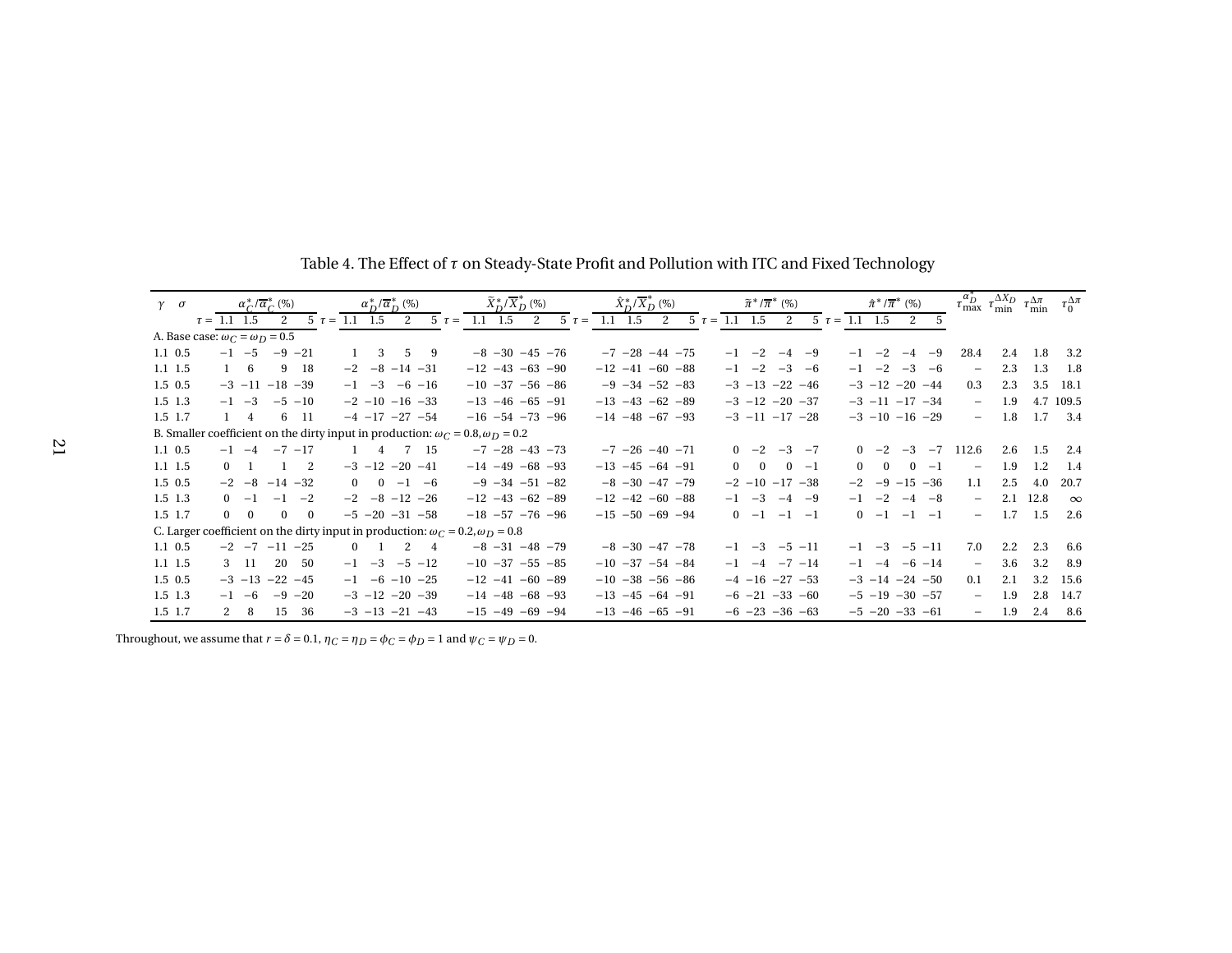pollution most vigorously when its inputs are most fungible. Over the range of parameters considered, a ten-percent rise in *D*'s relative price stimulates a reduction in pollution of 7-18 percent, while a five-fold increase in the relative price induces the firm to abate between 71-96 percent of its emissions. In all cases the reduction in pollution in response to a given value of *τ* is larger with ITC than with fixed technology. An interesting feature of the results is that the difference in pollution abatement between the two technological regimes first increases and then decreases *τ* grows larger. We return to this point below.

Turning now to the implications for profits, the less fungible the inputs to production and the more elastic the demand for output, the larger the loss precipitated by the tax. <sup>25</sup> The reduction in profit is modest for low levels of the tax (less than a six percent drop in response to a ten-percent rise in *D*'s relative price), but increases rapidly with  $\tau$  and can grow large ( $> 60$  percent) for high values of the coefficient on *D* and the elasticity of demand. By far the most startling result is that ITC is actually associated with a *larger* economic losses, contrary to the intuition that the ability to innovate will enable the firms to reap higher profits for any value of the tax. Although seemingly anomalous, this result is actually easy to account for, as we explain below.

Interpretation of these results is facilitated by Figure 2, which reproduces their salient features in stylized form. Panel A plots the normalized difference in the firm's pollution and profit with ITC as compared to exogenous technology. As in Goulder and Schneider (1999), with ITC pollution abatement responds more elastically to the tax. Compared to the fixed technology, the ability of the firm to adjust its R&D lowers the cost of abatement, enabling the firm to use less of the dirty input for all values of  $τ$ . The behavior of the steady-state tax loss is less intuitive. Relative to the situation where technology is fixed, ITC enables the firm to enjoy higher profits only if the tax is above the threshold value of  $\tau_0^{\Delta \pi}$ —for taxes below this level technology's ability to adjust actually puts the firm at a profit *dis*advantage in the steady state.

The explanation for these phenomena is given in Panel B, where the heavy dashed loci denote the responses of the firm with fixed technology and the heavy solid loci indicate those of the firm with ITC. Quadrant I illustrates that the priceresponsiveness of technology increases the convexity of the firm's marginal abatement cost function while simultaneously shifting it toward the horizontal axis, drastically increasing the decline in pollution at low values of tax. However, as *τ* grows large the firm's demand for *D* goes to zero regardless of whether innovation is price-responsive, with the result that the difference  $(\widetilde{X}^*_D - \hat{X}^*_D) / \overline{X}^*_D$ 

 $25$ This result makes intuitive sense. The less capable the firm is of substituting the cheaper clean input for the more expensive dirty input, the more the burden of the tax is passed on to consumers through increases in the product price. In this situation, the more elastic the demand curve for output, the greater the drop in output which results.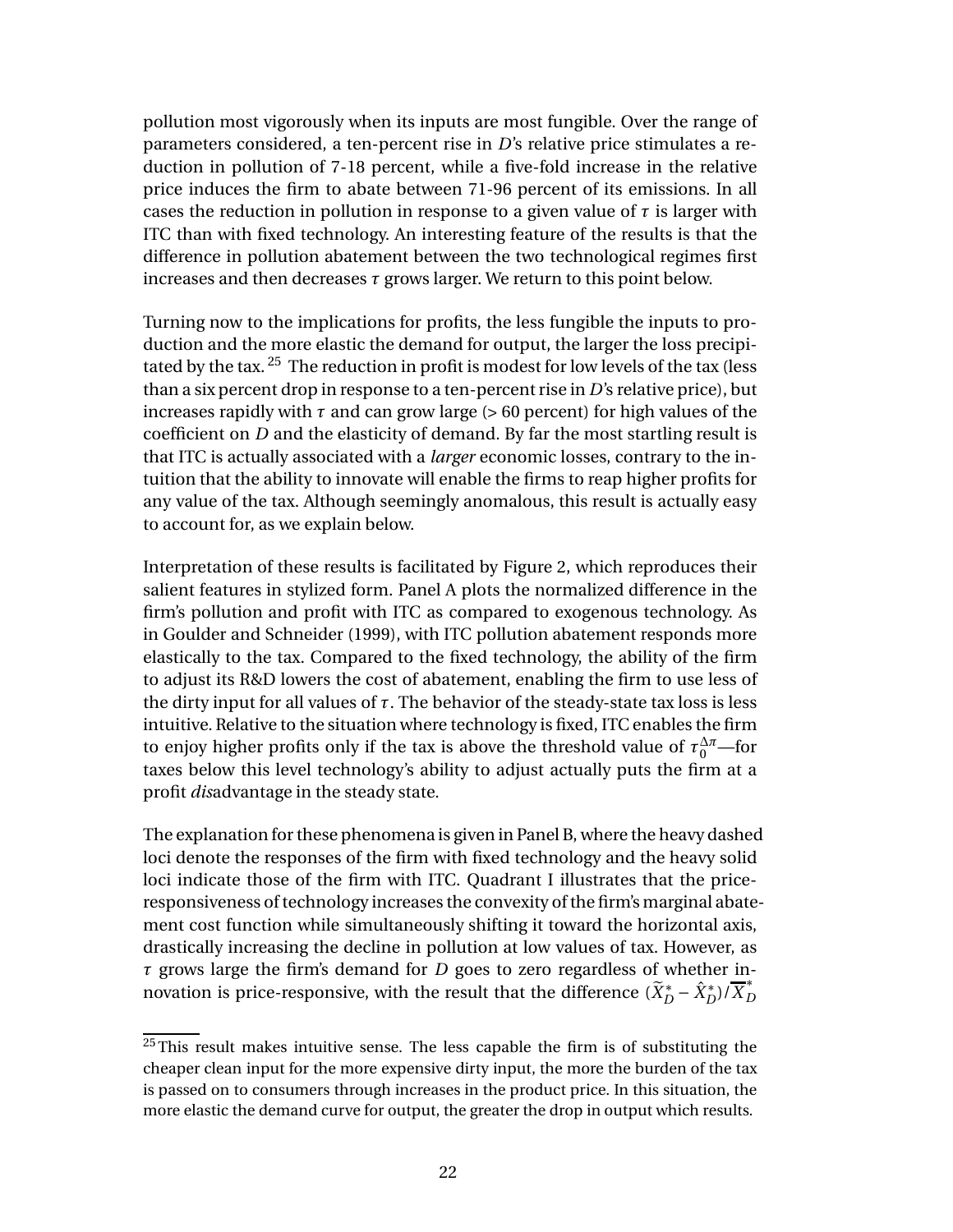

Fig. 2. Changes in Profit and Pollution with Fixed Technology and with ITC

approaches zero asymptotically from below. Abatement with exogenous technology thus exhibits a minimum compared to that with ITC; at which point the value of the tax is given by  $\tau_{\min}^{\Delta X_D}$ . For the ranges of the parameters considered in Table 4, the nadir occurs at moderate levels of the tax (1.7-3.6). We summarize these results as follows:

**Proposition 6** *In the steady-state, the reduction in pollution due to a tax on the dirty input is unambiguously larger with ITC compared to where innovation is exogenous.*

Quadrant II illustrates how the price-responsiveness of technology affects the profits forgone by the firm. ITC increases the convexity of the steady-state tax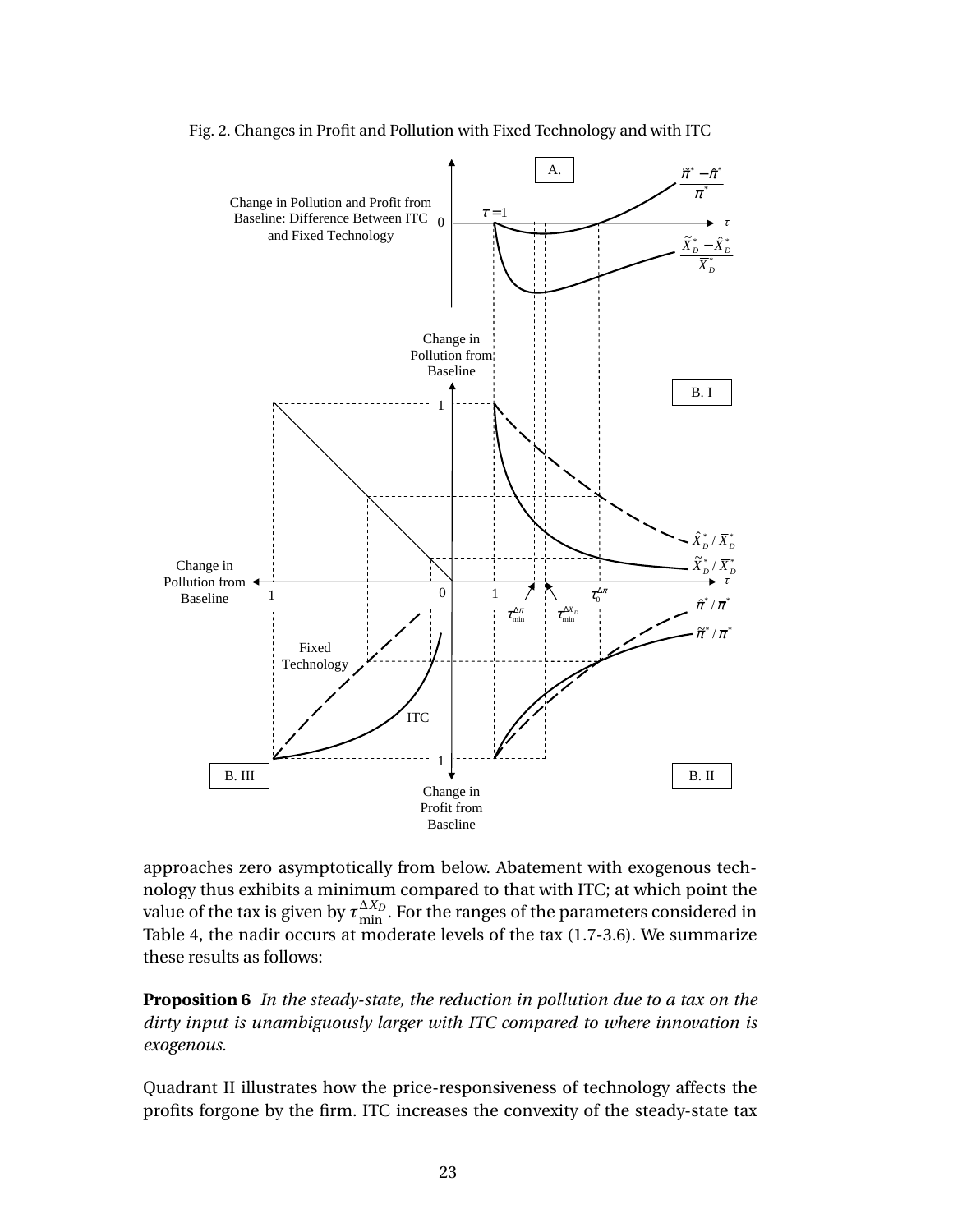loss function, while simultaneously causing it to shift further away from the horizontal axis. Consequently, the firm's losses with ITC exceeds those with the fixed technology for  $1 < \tau < \tau_0^{\Delta \pi}$  $\frac{\Delta \pi}{0}$ . The reason for this behavior becomes clear if we examine the derivative of the tax loss function at the pre-tax baseline equilibrium:

$$
\frac{\partial}{\partial \tau} \left( \frac{\widetilde{\pi}^* - \hat{\pi}^*}{\overline{\pi}^*} \right) \Big|_{\tau=1} = \left[ \frac{\overline{V}^*}{\overline{\pi}^*} \frac{\partial}{\partial \tau} \left( \frac{\widetilde{V}^* - \hat{V}^*}{\overline{V}^*} \right) \Big|_{\tau=1} \right] - \left[ \frac{\overline{\Phi}^*}{\overline{\pi}^*} \frac{\partial}{\partial \tau} \left( \frac{\widetilde{\Phi}^* - \hat{\Phi}^*}{\overline{\Phi}^*} \right) \Big|_{\tau=1} \right] \tag{29}
$$

The second term in this expression is clearly negative by Proposition 4, while the sign of the first term is determined by

$$
sgn\left[\left.\frac{\partial}{\partial\tau}\left(\frac{\widetilde{V}^* - \hat{V}^*}{\overline{V}^*}\right)\right|_{\tau=1}\right] = sgn\left[\left.\frac{(\overline{\theta} - 1)(\gamma - 1)^2}{\overline{\theta}(\gamma - 3)}\right]\right]
$$

which is also negative for  $\gamma$  in the appropriate range. Thus, recalling that positive baseline profits require that  $\overline{V}^* > \overline{\Phi}^*$ , eq. (29) says that with ITC the mitigating impact of research spending cuts is outweighed by the steeper decline in variable profit as productivity falls due to crowding out. The loss from an infinitesimally small tax is larger with ITC than in the case of fixed technology, a gap which (29) suggests initially increases with the tax.

We now examine the behavior of  $(\tilde{\pi}^* - \hat{\pi}^*)/\overline{\pi}^*$  at the point where it crosses the horizontal axis in Panel A. To circumvent the nonlinearity of this expression we take a second-order Taylor series expansion of the difference between (26′ ) and (26) around  $\tau = 1$ , and set the result equal to zero. Solving for  $\tau$ , the roots of the resulting equation are unity and, for values of  $\sigma$  and  $\gamma$  in the appropriate range,  $\tau_0^{\Delta \pi} > 1$ . <sup>26</sup> Table 4 shows that if input substitution is inelastic, or is elastic with  $\sigma > \gamma$ , then this point lies in the range 1.4-9. However, with elastic substitution and  $\gamma > \sigma$  the value of the tax at which the steady-state deadweight losses are the same with ITC and with fixed technology is large (ranging from 14 to essentially infinite) and varies inversely with the importance of the dirty input in production. The implication here is that the difference between the steady-state deadweight losses with ITC and with fixed technology attains a minimum. The value of the tax where this occurs is indicated by  $\tau_{\min}^{\Delta \pi}$ , which in Table 4 lies in the moderate range 1.3-3.2 when input substitution is inelastic, or more elastic than demand. With elastic substitution and  $\gamma > \sigma$ , the nadir occurs at moderate to large values of the tax (between 2.8 and 12.8). Lastly, over the range of tax rates considered, the difference  $(\tilde{\pi} - \hat{\pi})$  is small, generally less than four percent of pre-tax steady-state profit.

These results account for Smulders and de Nooij's finding that a mandated reduction in the abundance of the dirty factor of production precipitates a decline

<sup>&</sup>lt;sup>26</sup>The algebraic expression for the crossing point is a ratio of polynomials in  $\sigma$ ,  $\gamma$ ,  $\overline{\theta}$  and  $k<sub>6</sub>$ , and is too complicated to yield meaningful insights.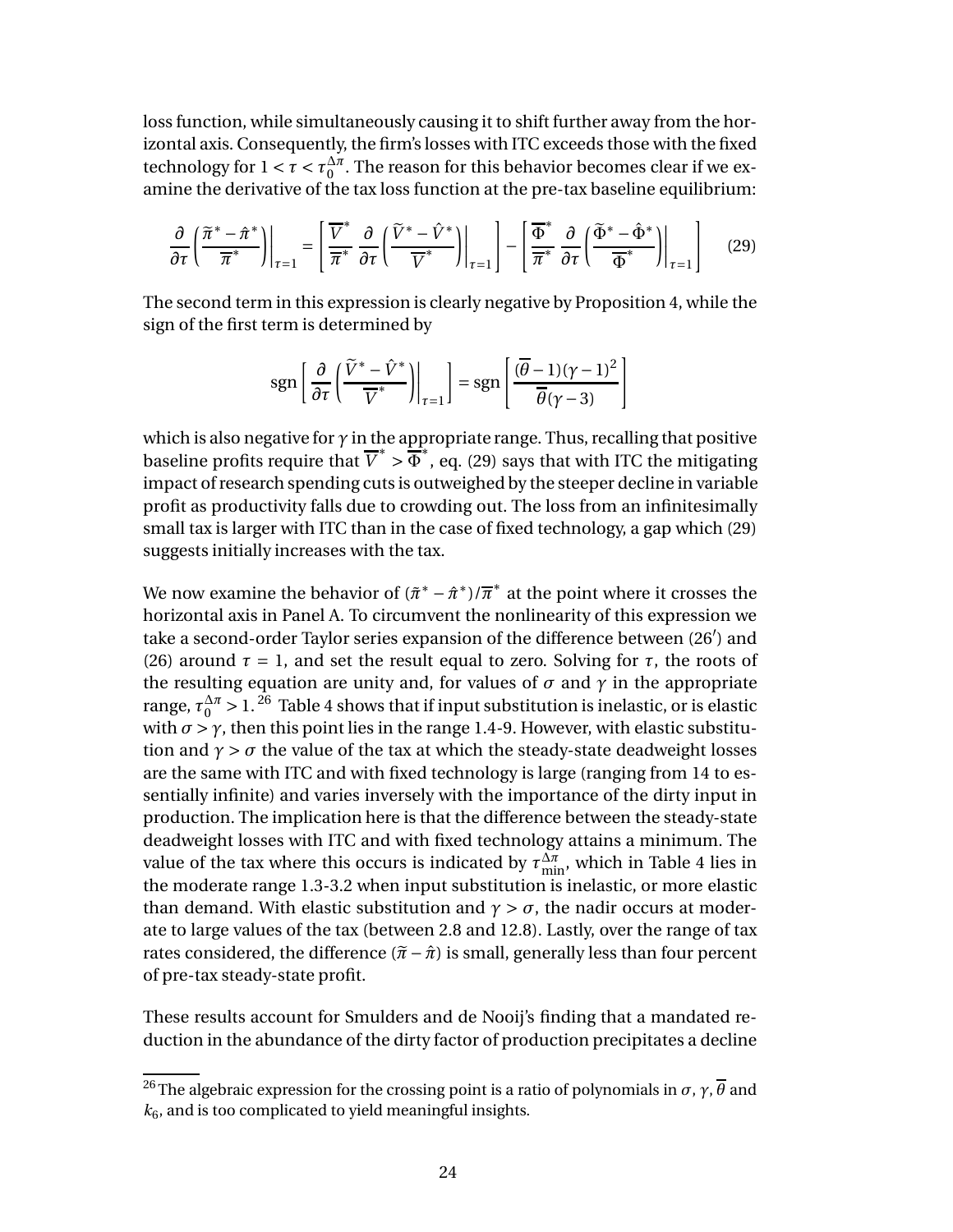in the long-run growth of output with ITC relative to the situation where innovation is exogenous. It might seem counterintuitive, given that previous simulation results have always found lower deadweight losses with ITC. More importantly, the definition of a constrained optimum suggests that the present value of profits with ITC should always exceed that when technology is held constant. But in fact there is no contradiction, because the present result reflects a comparison *across steady states*. It is possible for the integral of the time-path of discounted profits with ITC to be larger, in spite of its lower long-run equilibrium level.

To see this, assume for simplicity that the firm's adjustment to the tax shock is such that over time its profit declines from the initial steady state value to its long-run equilibrium value at a constant rate, *ξ*, which is increasing in *τ*. Letting ˜*ξ* and ˆ*ξ* denote the values of this rate with ITC and with fixed technology, a larger present discounted value of profits with ITC requires:

$$
\int_0^\infty \left[ \left( \overline{\pi}^* - \hat{\pi}^*(\tau) \right) e^{-\hat{\xi}(\tau)t} + \hat{\pi}^*(\tau) \right] e^{-rt} dt
$$
  

$$
\leq \int_0^\infty \left[ \left( \overline{\pi}^* - \tilde{\pi}^*(\tau) \right) e^{-\tilde{\xi}(\tau)t} + \tilde{\pi}^*(\tau) \right] e^{-rt} dt,
$$

which simplifies to the following expression for the upper bound on the steadystate profit differential:

$$
\hat{\xi}(\tau)\left(\tilde{\xi}(\tau)+r\right)\frac{\hat{\pi}^*}{\overline{\pi}^*}-\tilde{\xi}(\tau)\left(\hat{\xi}(\tau)+r\right)\frac{\widetilde{\pi}^*}{\overline{\pi}^*}\leq \hat{\xi}(\tau)-\widetilde{\xi}(\tau).
$$

This condition is satisfied if  $0 < \tilde{\xi} < \hat{\xi} \forall \tau > 1$ . The implication is that, compared to the fixed technology, ITC enables the time-path of the firm's profit stream to decline relatively slowly in response to a given tax.

Only studies which characterize the firm's transition path are capable of capturing this outcome. Nevertheless, we caution that juxtaposing the present analytical results with those of computational simulations will not yield a clean comparison. In particular, the present model includes only variable inputs, not capital, while simulations tend to treat knowledge capital as a *substitute* for, rather than a complement to, pollution, and also employ a variety of heuristic devices to represent the tradeoffs between different kinds of research.  $27$ 

 $27$  For example, in Popp's ENTICE model energy in efficiency units is a CES composite of carbon-energy and energy-saving knowledge capital, and in the Goulder and Schneider model knowledge capital substitutes for both energy and non-energy inputs at the top level of hierarchical CES production function. In ENTICE the opportunity costs and nonappropriability of energy-saving R&D result in a greater-than-proportional crowding out of physical capital investment, while Goulder and Schneider's model assumes that a carbon tax induces knowledge spillovers to producers of carbon-free energy, which mitigates the decline in the economy's overall rate of innovation.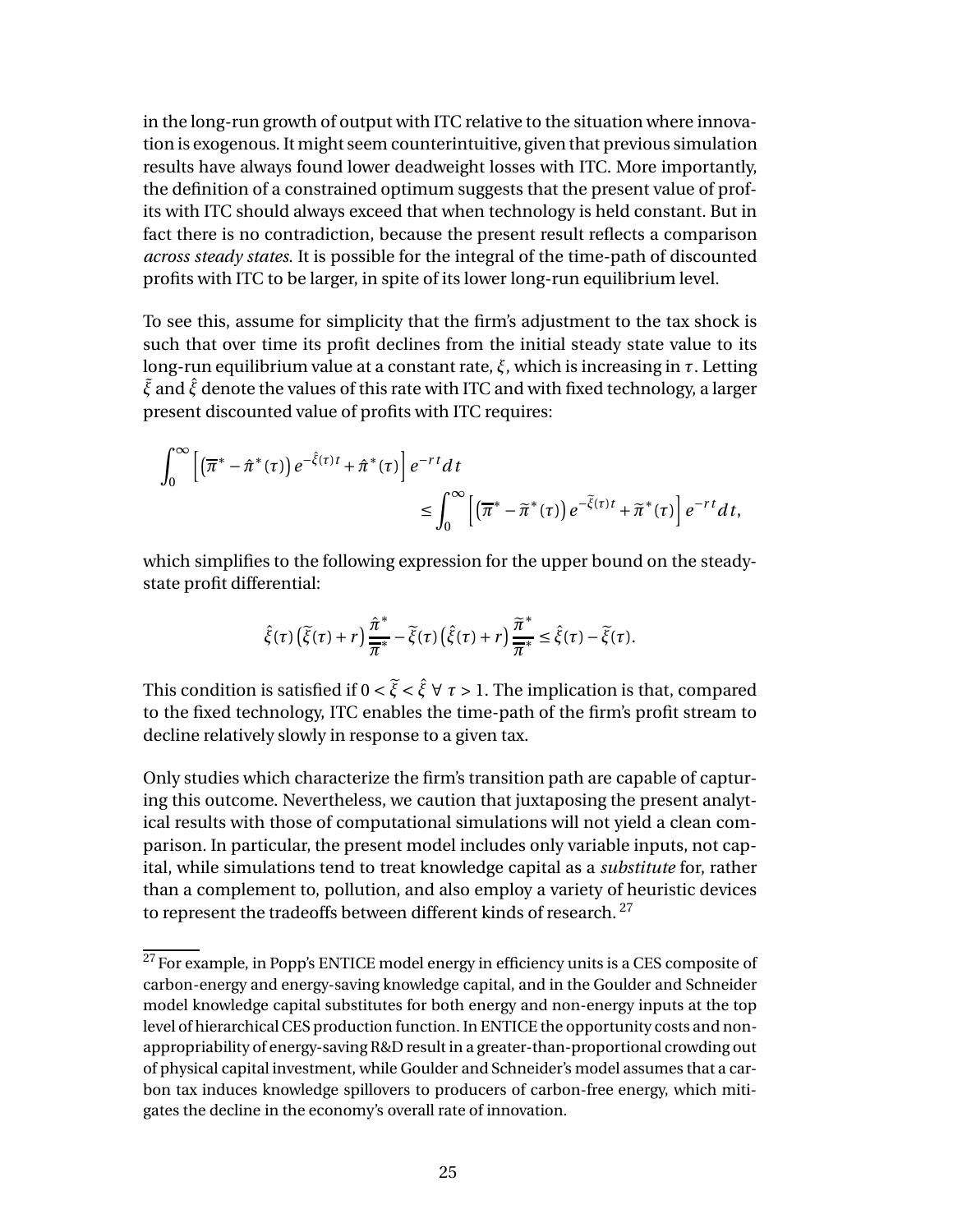In quadrant III we reflect the change in the demand for *D* onto the horizontal axis to obtain the firm's total abatement cost curves with ITC and the fixed technology. These portray the value of the tax loss at each level of emission reductions implicitly defined by (28) and (28′ ). Here the advantage of ITC is apparent compared to the fixed technology, the steady-state tax loss is always smaller *for a given reduction in pollution*. Based on this result it is tempting to conclude that a firm facing an environmental tax smaller than  $\tau_0^{\Delta \pi}$  will have an incentive to maintain its pre-tax pattern of innovation in order to earn higher steady-state profits, and will emit more compared to the situation in which it adjusted its research portfolio. The implication would then be that with endogenous technology a pollution standard would have lower costs than a tax, which runs counter to a large literature on the optimal choice of regulatory instruments when innovation is endogenous. However, the analysis above belies such reasoning—if the integral of discounted profits is larger with ITC then the firm will always choose to employ the additional technological margin of adjustment at its disposal. The results for the firm's profit may be summed up as follows:

**Proposition 7** *In the steady state, the deadweight loss of the pollution tax with ITC is lower than that with exogenous technology only if the tax is above a certain threshold. Notwithstanding this, the forgone profit from reducing a given amount of pollution is always smaller with ITC than when technology is exogenous.*

## **5 Conclusion**

This paper has analyzed the effect of environmental regulation on the rate and direction of technological change. We constructed a simple dynamic model of induced technical change in which a firm which faces a downward-sloping demand curve, produces output using clean and dirty inputs, and invests in clean and dirty research. A tax on pollution raises the relative price of the dirty input, increasing the relative attractiveness of pollution-augmenting R&D while crowding out clean R&D.

The results of the model allowed us to elaborate and extend key findings of the early literature on ITC. First, taxing the dirty input induces a decline in its relative share of research when input substitution elastic, and an increase in its share of research when substitution is inelastic. Second, the tax always biases the technique of production to conserve on the dirty good. Third, clean and dirty innovation are substitutes—the tax can induce more dirty innovation at the expense of clean innovation or vice versa. The former situation arises when the cheaper clean input is not readily substitutable for the more expensive dirty input. In this case the absolute quantity of dirty R&D exhibits a hump-shaped profile, increasing at first for small values of the tax and then declining thereafter.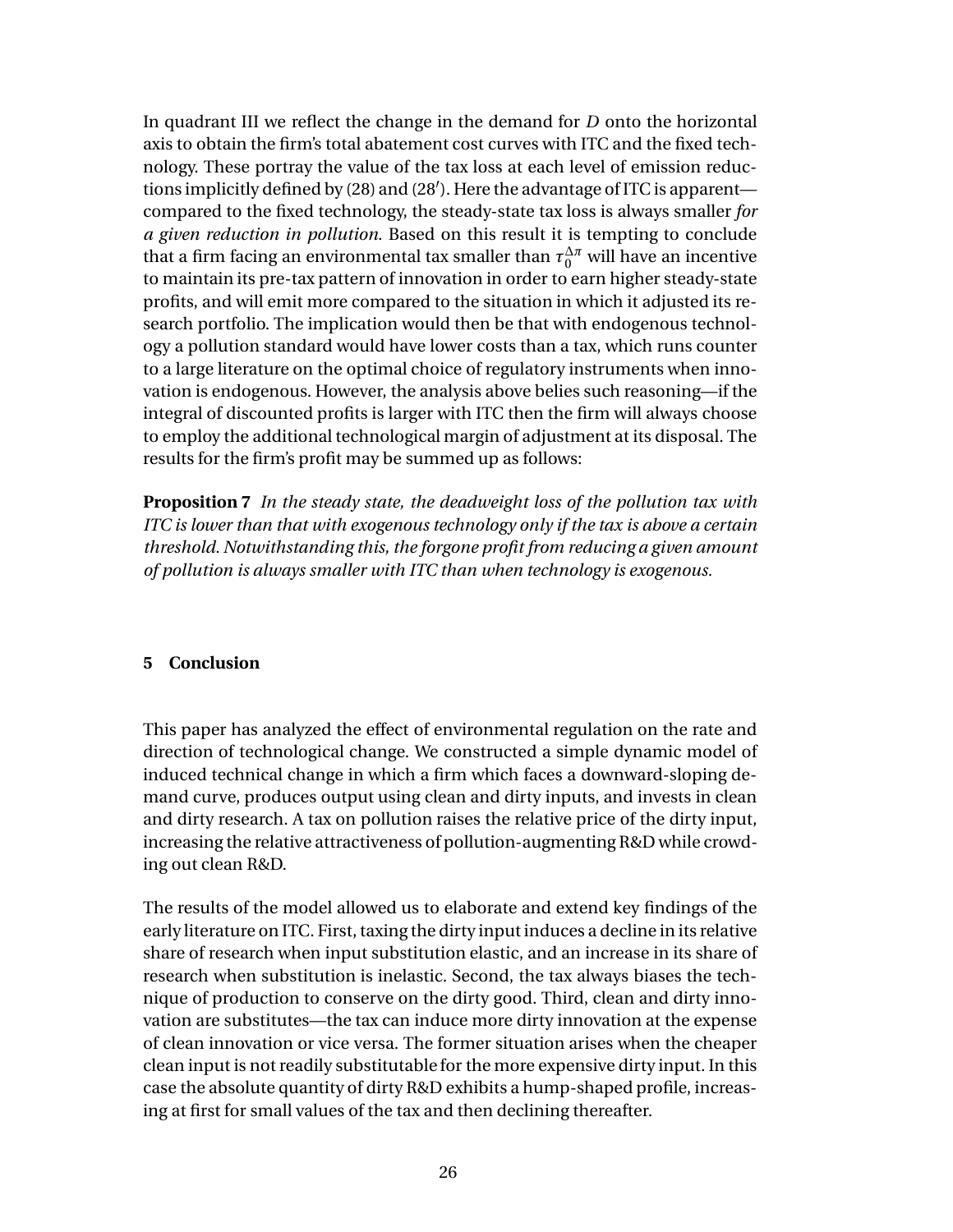We then went on to assess the implications for the Porter Hypothesis. Our fourth result is that even with the aforementioned inducement effect, a tax on the dirty input unambiguously reduces the firm's overall level of innovatory effort, leading to a rise in the cost of production and a fall in output and profit. Our fifth result follows as a logical consequence: the tax simultaneously reduces the firm's pollution and net profit. The exception to this rule is the special case where input substitution is inelastic and a sufficiently low pollution tax is coupled with a sufficiently large subsidy to *D*-augmenting R&D. These results turn on the fact that research is subject to diminishing returns, and does not enjoy either contemporaneous or intertemporal spillovers. They also demonstrate that the outcome envisaged by Porter Hypothesis cannot arise without some form of increasing returns or provision of free resources to the firm (e.g., subsidy revenue). Thus, introducing spillovers into the model is an important topic for further investigation.

Notwithstanding this finding, we demonstrated that ITC has the potential to lower the costs of environmental regulation. Our sixth result is that when innovation is price-responsive, the firm's abatement in response to a pollution tax is unambiguously larger than when innovation is exogenous. Seventh, however, in the steady state, the deadweight loss of the pollution tax with ITC is lower than that with exogenous technology only if the tax is above a certain threshold. Notwithstanding this, the forgone profit from reducing a given amount of pollution is always smaller with ITC than when technology is exogenous. These behaviors stem from the fact that the firm's response is more elastic with ITC, which we trace to the greater degree of convexity in the steady-state marginal abatement cost and tax loss functions. It is this phenomenon which accounts Smulders and de Nooij's key result that the reduction in the long-run growth rate of output is larger with ITC than with exogenous innovation. A key implication is that the time-path of the firm's response to a tax shock is flatter in the former case.

We close by noting that our conclusions are subject to a number of caveats. While we have focused on elucidating the attributes of the model's steady state and their implications, the transitional dynamics remain to be characterized. Moreover, the potential for increasing returns to decouple profits and pollution is an important issue that deserves further scrutiny. In this regard, the key challenge will be to find a way to incorporate spillovers while keeping the model tractable. More broadly, our focus on characterizing the mechanisms of ITC limits our analysis perhaps too narrowly to the firm. We consequently miss the feedback effects of changes in input demands on not only prices, but also the welfare impact of environmental damages, and the implications for cost-benefit analysis. Likewise, given our narrow consideration of a pollution tax, a natural extension of the current analysis is to consider the implications of ITC for the choice among instruments for environmental regulation. These are all topics which are ripe for investigation.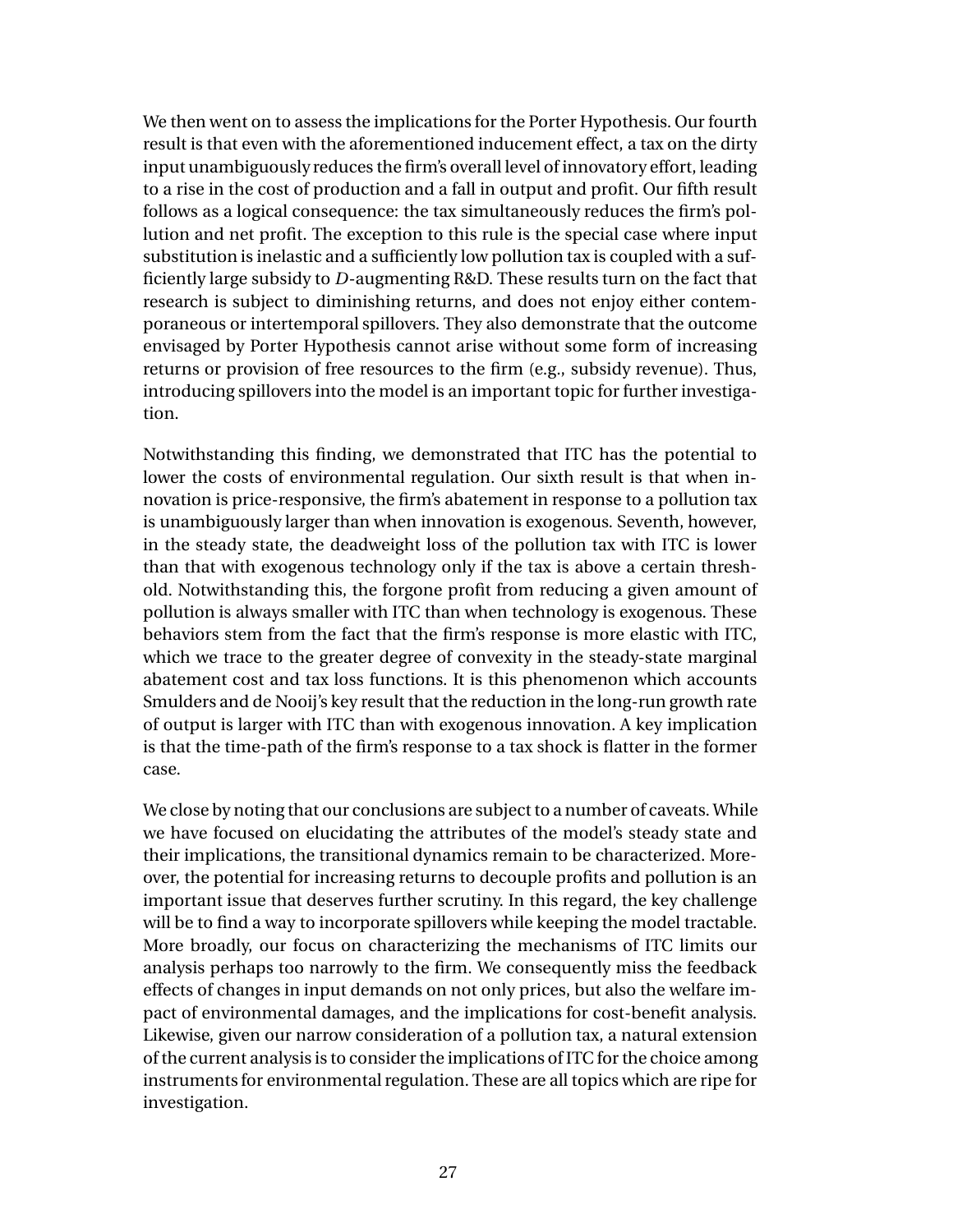#### **A The Solution to the Model**

Using eq. (7) to substitute for  $p$ , the current-value Hamiltonian is:

$$
\mathcal{H} = M^{\frac{1}{\gamma}} Q^{\frac{\gamma-1}{\gamma}} - p_C X_C - p_D X_D - \frac{1}{2} [(1 + \psi_C) \phi_C R_C^2 + (1 + \psi_D) \phi_D R_D^2] + \lambda_C (\eta_C R_C - \delta \alpha_C) + \lambda_D (\eta_D R_D - \delta \alpha_D),
$$

where *Q* is given by (1), and  $\lambda_C$  and  $\lambda_D$  are the current-value adjoint variables dual to the knowledge stocks. Using the definition of the production function to make the appropriate substitutions, the first-order conditions are:

$$
\frac{\partial \mathcal{H}}{\partial X_i}: \quad -p_i + \frac{\gamma - 1}{\gamma} M^{\frac{1}{\gamma}} Q^{\frac{1}{\sigma} - \frac{1}{\gamma}} \omega_i \alpha_i^{\frac{\sigma - 1}{\sigma}} X_i^{-\frac{1}{\sigma}} = 0
$$
\n
$$
\Rightarrow \quad X_i = M^{\frac{\sigma}{\gamma}} \left(\frac{\gamma - 1}{\gamma}\right)^{\sigma} Q^{\frac{\gamma - \sigma}{\gamma}} \omega_i^{\sigma} \alpha_i^{\sigma - 1} p_i^{-\sigma} \tag{A.1}
$$

$$
\frac{\partial \mathcal{H}}{\partial R_i}: \quad -(1+\psi_i)\phi_i R_i + \eta_i \lambda_i = 0 \quad \Rightarrow \quad \lambda_i = (1+\psi_i)\phi_i R_i/\eta_i \tag{A.2}
$$

$$
\frac{\partial \mathcal{H}}{\partial \alpha_i} : r\lambda_i - \dot{\lambda}_i = \frac{\gamma - 1}{\gamma} M^{\frac{1}{\gamma}} Q^{\frac{1}{\sigma} - \frac{1}{\gamma}} \omega_i \alpha_i^{-\frac{1}{\sigma}} X_i^{\frac{\sigma - 1}{\sigma}} - \delta \lambda_i
$$
\n(A.3)

Eq. (A.1) represents the firm's optimal conditional input demands, which, when substituted into (1) yields the firm's level of output in terms of its unit cost of production:

$$
Q = M\gamma^{-\gamma}(\gamma - 1)^{\gamma}\chi^{-\gamma}.
$$
 (A.4)

where  $\chi$  is given by eq. (10). To simplify notation we choose the units of output so that  $M\gamma^{-\gamma}(\gamma-1)^{\gamma} = 1$ . Substituting (A.4) into (A.1) yields the unconditional input demands in (11), which may be combined to yield the expression for variable profit in (12). Lastly, substituting (A.2) into eq. (A.3) along with (A.1) and (A.4), the equations of motion of the adjoint variables reduce to eq. (13).

#### **B Second-Order Conditions for a Maximum**

In this section we establish the ranges of key parameters which satisfy the secondorder conditions for the existence of a maximum to the profit-maximization problem of the firm. From (A.1)-(A.3), the Jacobian vector of the Hamiltonian is:

$$
\left[ \frac{\frac{\gamma-1}{\gamma}\omega_i\alpha_i^{\frac{\sigma-1}{\sigma}}X_i^{-\frac{1}{\sigma}}M^{\frac{1}{\gamma}}Q^{\frac{\gamma-\sigma}{\sigma\gamma}}-p_i}{-(1+\psi_i)\phi_iR_i+\eta_i\lambda_i}\right].
$$
  

$$
\frac{\gamma-1}{\gamma}\omega_iX_i^{\frac{\sigma-1}{\sigma}}\alpha_i^{-\frac{1}{\sigma}}M^{\frac{1}{\gamma}}Q^{\frac{\gamma-\sigma}{\sigma\gamma}}-\delta\lambda_i\right].
$$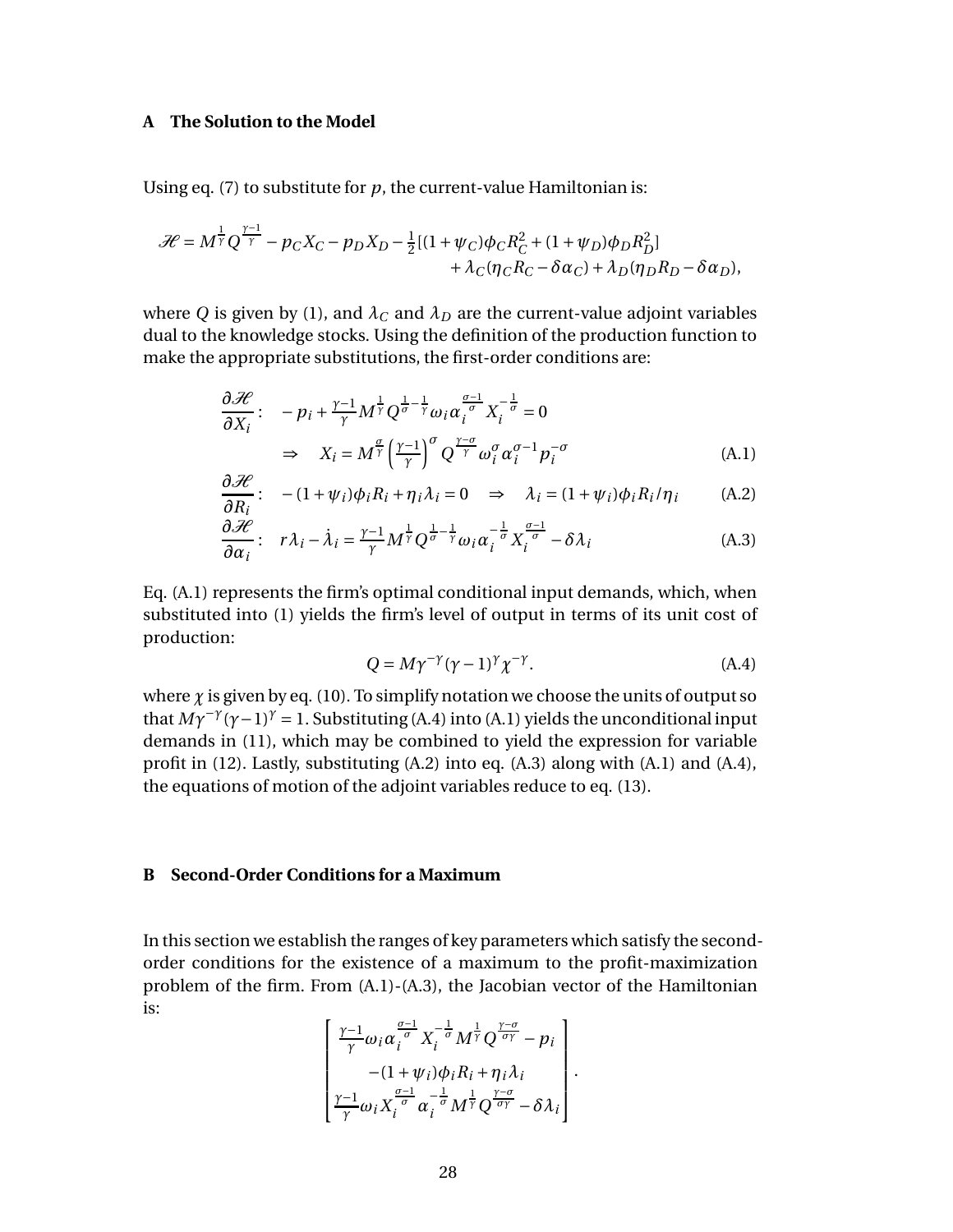Using (1) to substitute for *Q* in this expression, we derive the Hessian,  $H^{\mathcal{H}}$ , which is a  $6 \times 6$  symmetric matrix whose lower-triangular entries are given by:

$$
\begin{bmatrix} -z_0\omega_C\big(\alpha_C X_C\big)^{\frac{\sigma-1}{\sigma}} \\ \{[\gamma + \sigma(\sigma-1)|z_1 + \sigma \gamma z_2\} \\ z_0\omega_C\omega_D\alpha_C\alpha_D & -z_0\omega_C\big(\alpha_C X_C\big)^{\frac{\sigma-1}{\sigma}} \\ (\gamma - \sigma)(\sigma -1) & \{\sigma \gamma z_1 + [\gamma + \sigma(\sigma-1)|z_2\} \\ 0 & 0 & 0 & -(1+\psi_C)\phi_C \\ 0 & 0 & 0 & - (1+\psi_D)\phi_D \\ z_0\omega_C\big(\alpha_C X_C\big)^{-\frac{1}{\sigma}}(\sigma -1) & z_0\omega_C\omega_D\alpha_DX_C & 0 & -z_0\omega_C\big(\alpha_C X_C\big)^{\frac{\sigma-1}{\sigma}} \\ \{\sigma \gamma z_1 + [\gamma + \sigma(\gamma-1)|z_2\} & (\gamma - \sigma)(\sigma -1) & 0 & \{\gamma + \sigma(\sigma-1)|z_2\} \\ z_0\omega_C\omega_D\alpha_CX_D & z_0\omega_D\big(\alpha_D X_D\big)^{-\frac{1}{\sigma}}(\sigma -1) & 0 & 0 & z_0\omega_C\omega_DX_CX_D & -z_0\omega_D\big(\alpha_D X_D\big)^{\frac{\sigma-1}{\sigma}} \\ (\gamma - \sigma)(\sigma -1) & \{\sigma \gamma z_1 + [\gamma + \sigma(\gamma-1)|z_2]\} \end{bmatrix}
$$

where  $z_0 = \frac{\gamma - 1}{\gamma \sigma^2} M^{\frac{1}{\gamma}} Q^{\frac{\gamma - \sigma}{\sigma}} / (z_1 + z_2) > 0$ ,  $z_1 = \omega_C (\alpha_C X_C) (\alpha_D X_D)^{\frac{1}{\sigma}} > 0$ , and  $z_2 =$  $\omega_D(\alpha_D X_D)(\alpha_C X_C)^{\frac{1}{\sigma}}>0.$  H attains a local maximum if the Hessian is negative semi-definite, a sufficient condition for which is that the  $k^\mathrm{th}$ -order leading principal minors of  $\mathbf{H}^{\mathcal{H}}$  have the same sign as  $(-1)^k$ . The leading principal minors are:

$$
m_1 = -z_0 \{ z_2 \gamma \sigma + z_1 [\gamma + (\sigma - 1)\sigma] \} X_C^{-\frac{\sigma+1}{\sigma}} \alpha_C^{\frac{\sigma-1}{\sigma}} \omega_C
$$
  
\n
$$
m_2 = z_0^2 (z_1 + z_2)^2 \gamma \sigma [\gamma + (\sigma - 1)\sigma] (X_C X_D)^{-\frac{\sigma+1}{\sigma}} (\alpha_C \alpha_D)^{\frac{\sigma-1}{\sigma}} \omega_C \omega_D
$$
  
\n
$$
m_3 = -(1 + \psi_C) \phi_C m_2
$$
  
\n
$$
m_4 = (1 + \psi_C) (1 + \psi_D) \phi_C \phi_D m_2
$$
  
\n
$$
m_5 = z_0^3 (z_1 + z_2)^2 \gamma^2 \sigma^3 \{ z_2 (\sigma - 2) [\gamma + (\sigma - 1)\sigma] + z_1 [(\gamma - 2)\sigma^2 + 2(\sigma - \gamma)] \}
$$
  
\n
$$
(\alpha_C X_C)^{-\frac{2}{\sigma}} (\alpha_D X_D)^{-\frac{\sigma+1}{\sigma}} (1 + \psi_C) (1 + \psi_D) \phi_C \phi_D \omega_C^2 \omega_D
$$
  
\n
$$
m_6 = z_0^4 (z_1 + z_2)^4 \gamma^3 \sigma^5 (\sigma - 2) [(\gamma - 2)\sigma^2 + 2(\sigma - \gamma)]
$$
  
\n
$$
(\alpha_C \alpha_D X_C X_D)^{-\frac{2}{\sigma}} (1 + \psi_C) (1 + \psi_D) \phi_C \phi_D \omega_C^2 \omega_D^2.
$$

Given the positivity of the share parameters, elasticities, unconditional input demands and output,  $m_1 - m_4$  have the appropriate signs if  $\gamma + \sigma(\sigma - 1) > 0$ , while *m*<sub>5</sub> and *m*<sub>6</sub> have the appropriate signs if  $\sigma - 2 < 0$  and  $(\gamma - 2)\sigma^2 + 2(\sigma - \gamma) < 0$ . Together, these conditions imply that  $\sigma < 2$  and  $\sigma(1 - \sigma) < \gamma < \frac{2\sigma(\sigma-1)}{\sigma^2-2}$  $\frac{\sigma^2-2}{\sigma^2-2}$ , or the paired conditions  $0 < \sigma < \sqrt{2}$ ,  $\gamma > \frac{2\sigma(\sigma-1)}{\sigma^2-2}$  $\frac{\sigma(\sigma-1)}{\sigma^2-2}$  and  $\sqrt{2} < \sigma < 2$ ,  $\gamma < \frac{2\sigma(\sigma-1)}{\sigma^2-2}$  $\frac{\sigma^2-2}{\sigma^2-2}$ . These automatically satisfy the assumption of elastic output demand, and imply that comparative statics analysis is valid over the range  $0 < \sigma < 2$  and  $1 < \gamma < 2$ .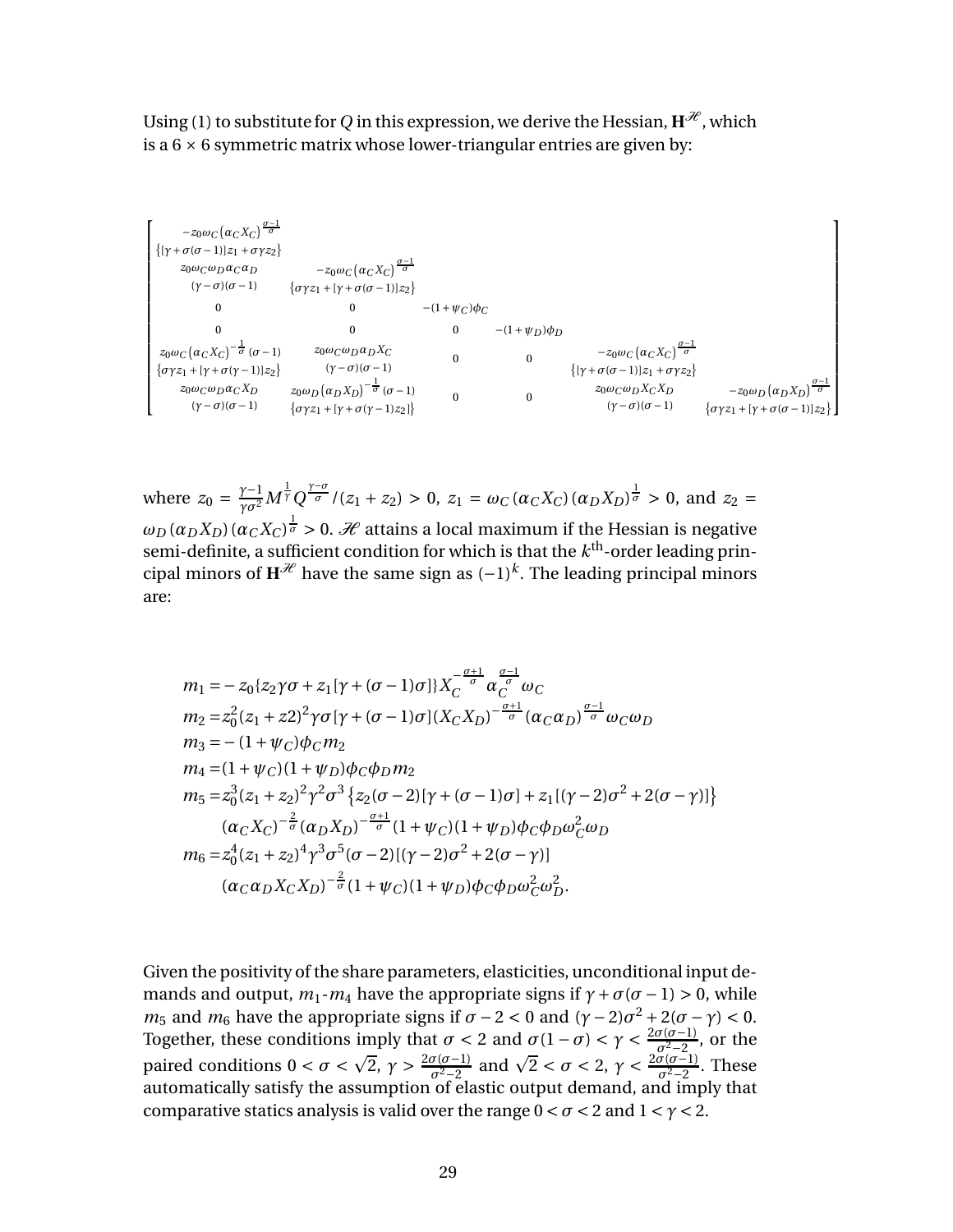#### **C Saddlepath Stability**

The dynamical system (6) and (13) is stable if the eigenvalues of its Jacobian matrix all have negative real parts. The Jacobian is:

$$
\mathbf{J} = \begin{pmatrix} -\delta & 0 & \eta_C & 0 \\ 0 & -\delta & 0 & \eta_D \\ j_1 & j_2 & r + \delta & 0 \\ j_3 & j_4 & 0 & r + \delta \end{pmatrix}
$$

where

$$
j_1 = \frac{\eta_C}{(1+\psi_C)\phi_C} \omega_C^{\sigma} \alpha_C^{\sigma-3} \chi^{2\sigma-\gamma-1} \left[ \omega_C^{\sigma} \alpha_C^{\sigma-1} (2-\gamma) + \omega_D^{\sigma} \alpha_D^{\sigma-1} \tau^{1-\sigma} (2-\sigma) \right]
$$
  
\n
$$
j_2 = \frac{\eta_C}{(1+\psi_C)\phi_C} (\sigma-\gamma) (\omega_C \omega_D)^{\sigma} (\alpha_C \alpha_D)^{\sigma-2} \tau^{1-\sigma} \chi^{2\sigma-\gamma-1}
$$
  
\n
$$
j_3 = \frac{\eta_D}{(1+\psi_D)\phi_D} (\sigma-\gamma) (\omega_C \omega_D)^{\sigma} (\alpha_C \alpha_D)^{\sigma-2} \tau^{1-\sigma} \chi^{2\sigma-\gamma-1}
$$
  
\n
$$
j_4 = \frac{\eta_D}{(1+\psi_D)\phi_D} \omega_D^{\sigma} \alpha_D^{\sigma-3} \tau^{1-\sigma} \chi^{2\sigma-\gamma-1} \left[ \omega_C^{\sigma} \alpha_C^{\sigma-1} (2-\sigma) + \omega_D^{\sigma} \alpha_D^{\sigma-1} \tau^{1-\sigma} (2-\gamma) \right].
$$

Exploiting the fact that  $r \approx \delta \ll 1$ , so that  $(r + 2\delta)^2 \rightarrow 0$ , the four eigenvalues of **J** may be written compactly as:

$$
\frac{r}{2} \pm \frac{1}{2} \left\{ 2(\eta_C j_1 + \eta_D j_4) \pm 2 \left[ (\eta_C j_1 - \eta_D j_4)^2 + 4 \eta_C \eta_D j_2 j_3 \right]^{\frac{1}{2}} \right\}^{\frac{1}{2}},
$$

the real parts of which cannot be signed for arbitrary values of the parameters.

#### **References**

- Acemoglu, D., 2002. Directed technical change. Review of Economic Studies 69, 781–809.
- Acemoglu, D., 2003. Factor prices and technical change: from induced innovations to recent debates. In: Knowledge, Information and Expectations in Modern Macroeconomics: In Honor of Edmund Phelps. Princeton University Press, Princeton N.J., pp. 464–491.
- Ahmad, S., 1966. On the theory of induced invention. Economic Journal 76, 344– 357.
- Ashford, N. A., 1994. An innovation-based strategy for the environment. In: Worst Things First? The Debate Over Risk-Based National Environmental Priorities. Resources for the Future, Washington D.C., pp. 275–314.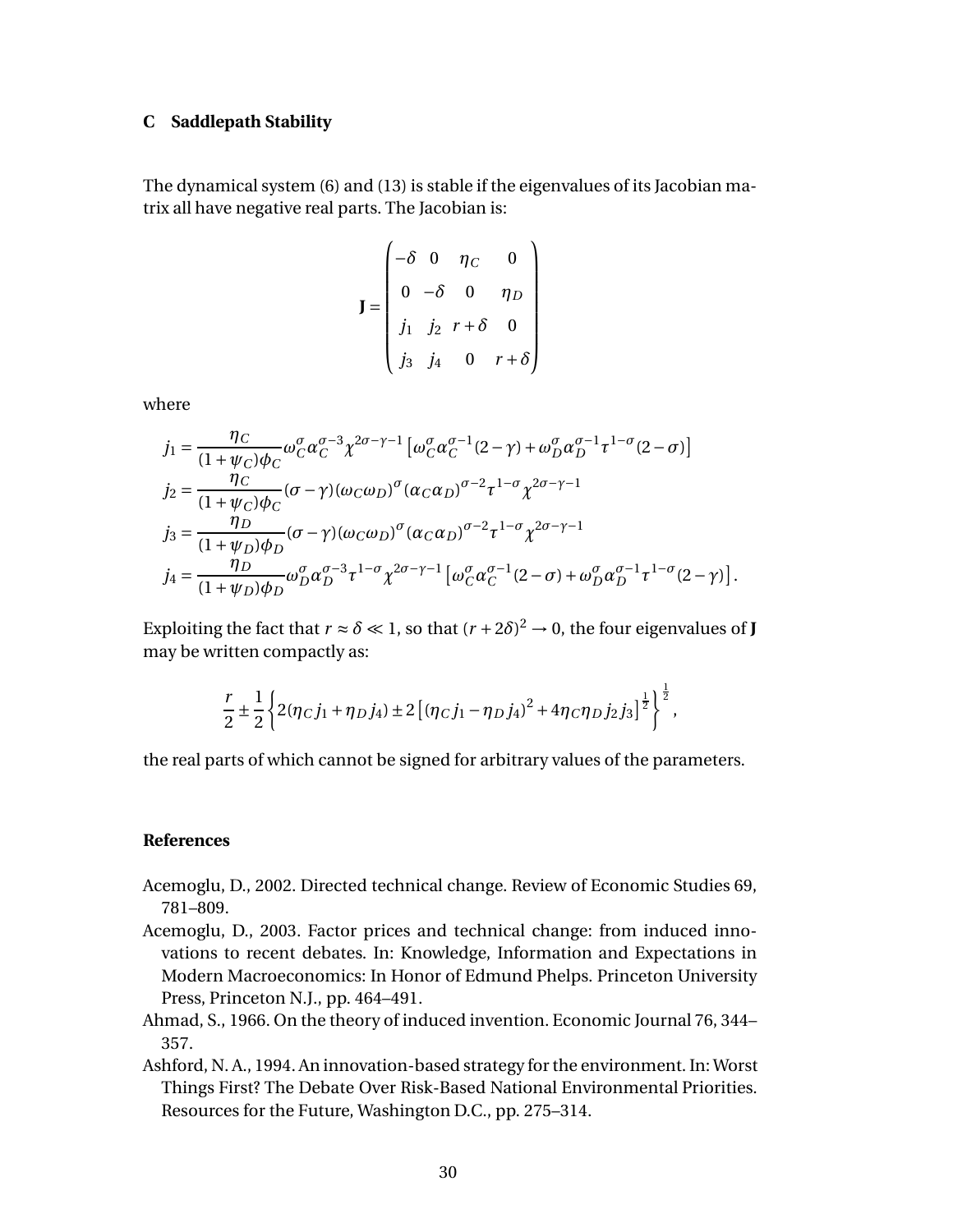- Ashford, N. A., Ayers, C., Stone, R. F., 1985. Using regulation to change the market for innovation. Harvard Environmental Law Review 9, 419–466.
- Baker, E., Shittu, E., 2006. Profit-maximizing R&D in response to a random carbon tax. Resource and Energy Economics 28, 160–180.
- Binswanger, H. P., Ruttan, V. W., 1978. Induced Innovation: Technology, Institutions, and Development. Johns Hopkins University Press, Baltimore.
- Feichtinger, G., Hartl, R. F., Kort, P. M., Veliov, V. M., 2005. Environmental policy, the Porter Hypothesis and the composition of capital: Effects of learning and technological progress. Journal of Environmental Economics and Management 50, 434–446.
- Goulder, L. H., Matthai, K., 2000. Optimal  $CO<sub>2</sub>$  abatement in the presence of induced technological change. Journal of Environmental Economics and Management 39, 1–38.
- Goulder, L. H., Schneider, S. H., 1999. Induced technological change and the attractiveness of  $CO<sub>2</sub>$  abatement policies. Resource and Energy Economics 21 (3-4), 211–253.
- Hicks, J., 1932. The Theory of Wages. Macmillan, London.
- Jones, C. I., 1995. R&d-based models of economic growth. Journal of Political Economy 103, 759–784.
- Kamien, M. I., Schwartz, N. L., 1968. Induced factor augmenting technical progress from a microeconomic viewpoint. Econometrica 37 (4), 668–684.
- Kennedy, C., 1964. Induced bias in innovation and the theory of distribution. Economic Journal 74, 541–547.
- Magat, W. A., 1976. Regulation and the rate and direction of induced technical change. Bell Journal of Economics 7 (2), 478–96.
- Magat, W. A., 1978. Pollution control and technological advance: a dynamic model of the firm. Journal of Environmental Economics and Management 5 (1), 1–25.
- Magat, W. A., 1979. The effects of environmental regulation on innovation. Law and Contemporary Problems 43 (1), 4–25.
- Mohr, R. D., 2002. Technical change, external economies, and the Porter Hypothesis. Journal of Environmental Economics and Management 43 (1), 158–168.
- Otto, V. M., Löschel, A., Reilly, J. M., 2006. Directed technical change and cost effectiveness of  $CO<sub>2</sub>$  reduction policies, paper presented at the Technological Change and the Environment Workshop, Dartmouth College, March 25-26.
- Pakes, A., Schankerman, M., 1984. The rate of obsolescence of patents, research gestation lags and the private rate of return to research resources. In: R&D, Patents and Productivity. University of Chicago Press, Chicago, pp. 73–88.
- Palmer, K., Oates, W. E., Portney, P. R., 1995. Tightening environmental standards: the benefit-cost or the no-cost paradigm? Journal of Economic Perspectives 9 (4), 119–132.
- Parry, I. W., Pizer, W. A., Fischer, C., 2003. How large are the welfare gains from technological innovation induced by environmental policies? Journal of Regulatory Economics 54 (1), 39–60.
- Popp, D. C., 2002. Induced innovation and energy prices. American Economic